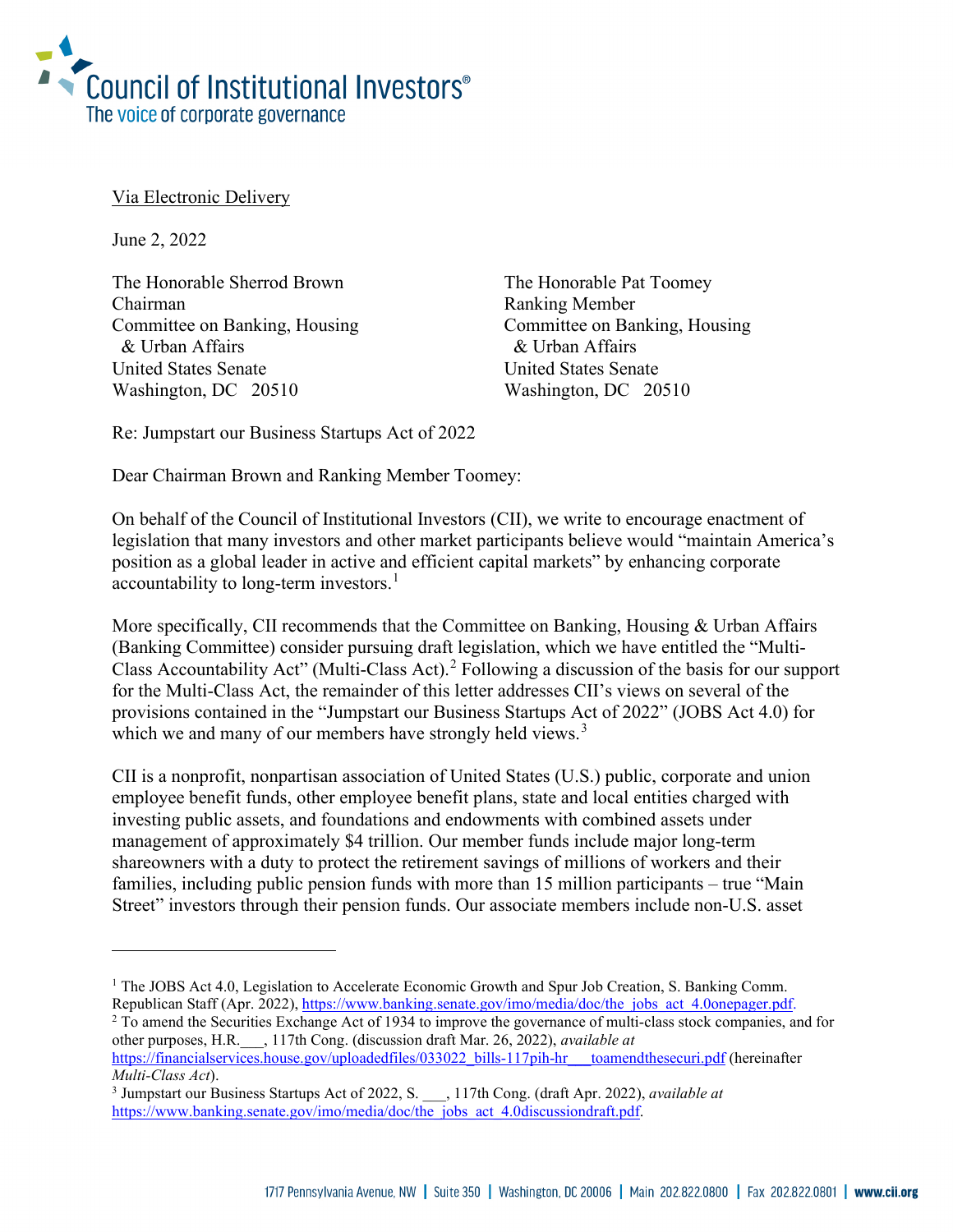owners with about \$4 trillion in assets, and a range of asset managers with more than \$40 trillion in assets under management.<sup>[4](#page-1-0)</sup>

# **Multi-Class Act**

As the leading voice for corporate governance, CII believes the provisions in the Multi-Class Act, which is under consideration by the House Committee on Financial Services (Committee on Financial Services), are consistent with U.S. corporate governance principles<sup>[5](#page-1-1)</sup> and reflect the sound legislative policy recommendations of the U.S. Securities and Exchange Commission's (SEC or Commission) Office of the Investor Advocate.<sup>[6](#page-1-2)</sup> Those recommendations include establishing minimum listing standards for the stock exchanges in a core area of corporate governance, multiple classes of stock with unequal voting rights.[7](#page-1-3)

The provisions in the Multi-Class Act also importantly reallocate the division of authority between the SEC and the exchanges for adopting future corporate governance listing standards in light of the exchanges' "acute conflict of interest between their commercial business interests and regulatory obligations"<sup>[8](#page-1-4)</sup>

We believe the provisions in the Multi-Class Act offer a simple, flexible solution to ensure investors have a voice at the companies in their portfolios, which strengthens companies' accountability to shareholders and their communities. [9](#page-1-5) While the provisions in the Multi-Class Act encourage alignment with the one-share, one-vote principle, they would allow companies to

<span id="page-1-0"></span><sup>&</sup>lt;sup>4</sup> For more information about the Council of Institutional Investors ("CII"), including its board and members, please visit CII's website at [http://www.cii.org.](http://www.cii.org/)

<span id="page-1-1"></span><sup>5</sup> *See* Council of Institutional Investors, Corporate Governance Policies § 3.3 Voting Rights (updated Sept. 22, 2021), [https://www.cii.org/files/09\\_22\\_21\\_corp\\_gov\\_policies.pdf](https://www.cii.org/files/09_22_21_corp_gov_policies.pdf) ("Each share of common stock should have one vote [and] [c]orporations should not have classes of common stock with disparate voting rights"); Council of Institutional Investors, CII Policies, Investor Expectations for Newly Listed Companies (adopted Mar. 23, 2016), [https://www.cii.org/policies\\_other\\_issues#newly\\_public\\_companies](https://www.cii.org/policies_other_issues#newly_public_companies) ("Upon going public, a company should have a 'one share, one vote' structure . . . [and] CII expects newly public companies without such provisions to commit to their adoption over a reasonably limited period through sunset mechanisms.").

<span id="page-1-2"></span><sup>6</sup> U.S. Securities and Exchange Commission, Office of the Investor Advocate, Report of Activities, Fiscal Year 2020 at 2, 10-11 (filed Dec. 29, 2020), [https://www.sec.gov/advocate/reports-and-publications/annual-reports/sec](https://www.sec.gov/advocate/reports-and-publications/annual-reports/sec-investor-advocate-report-activities-2020)[investor-advocate-report-activities-2020.](https://www.sec.gov/advocate/reports-and-publications/annual-reports/sec-investor-advocate-report-activities-2020)

<span id="page-1-3"></span><sup>7</sup> *Id.* at 10 ("If a company chooses to issue multiple classes of stock with differing voting rights, then the dual-class stock must contain a 'sunset' provision.").

<span id="page-1-4"></span><sup>8</sup> Testimony of Ellen Greene, Managing Director, Equity and Options Market Structure, Securities Industry Financial Markets Association (SIFMA), Before the U.S. House of Representatives, Committee on Financial Services, Subcommittee on Investor Protection, Entrepreneurship, and Capital Markets, Hearing Entitled: "Oversight of America's Stock Exchanges: Examining their Role in our Economy" 5 (Mar. 30, 2022), [https://financialservices.house.gov/uploadedfiles/hhrg-117-ba16-wstate-greenee-20220330.pdf.](https://financialservices.house.gov/uploadedfiles/hhrg-117-ba16-wstate-greenee-20220330.pdf) 9 *See, e.g.*, Letter from Lucy Nussbaum, Senior Research Analyst, Council of Institutional Investors to The

<span id="page-1-5"></span>Honorable Maxine Waters, Chairwoman & The Honorable Patrick T. McHenry, Ranking Member, Committee on Financial Services, United States House of Representatives et al. 2 (Apr. 5, 2022), [https://www.cii.org/files/April%205%202022%20Letter%20to%20%20HCFS%20on%20hearing%20and%20bill%2](https://www.cii.org/files/April%205%202022%20Letter%20to%20%20HCFS%20on%20hearing%20and%20bill%20final.pdf)

[<sup>0</sup>final.pdf](https://www.cii.org/files/April%205%202022%20Letter%20to%20%20HCFS%20on%20hearing%20and%20bill%20final.pdf) ("The Multi-class Bill offers a simple, flexible solution to ensure investors have a voice at the companies in their portfolios, which strengthens companies' accountability to shareholders and their communities.").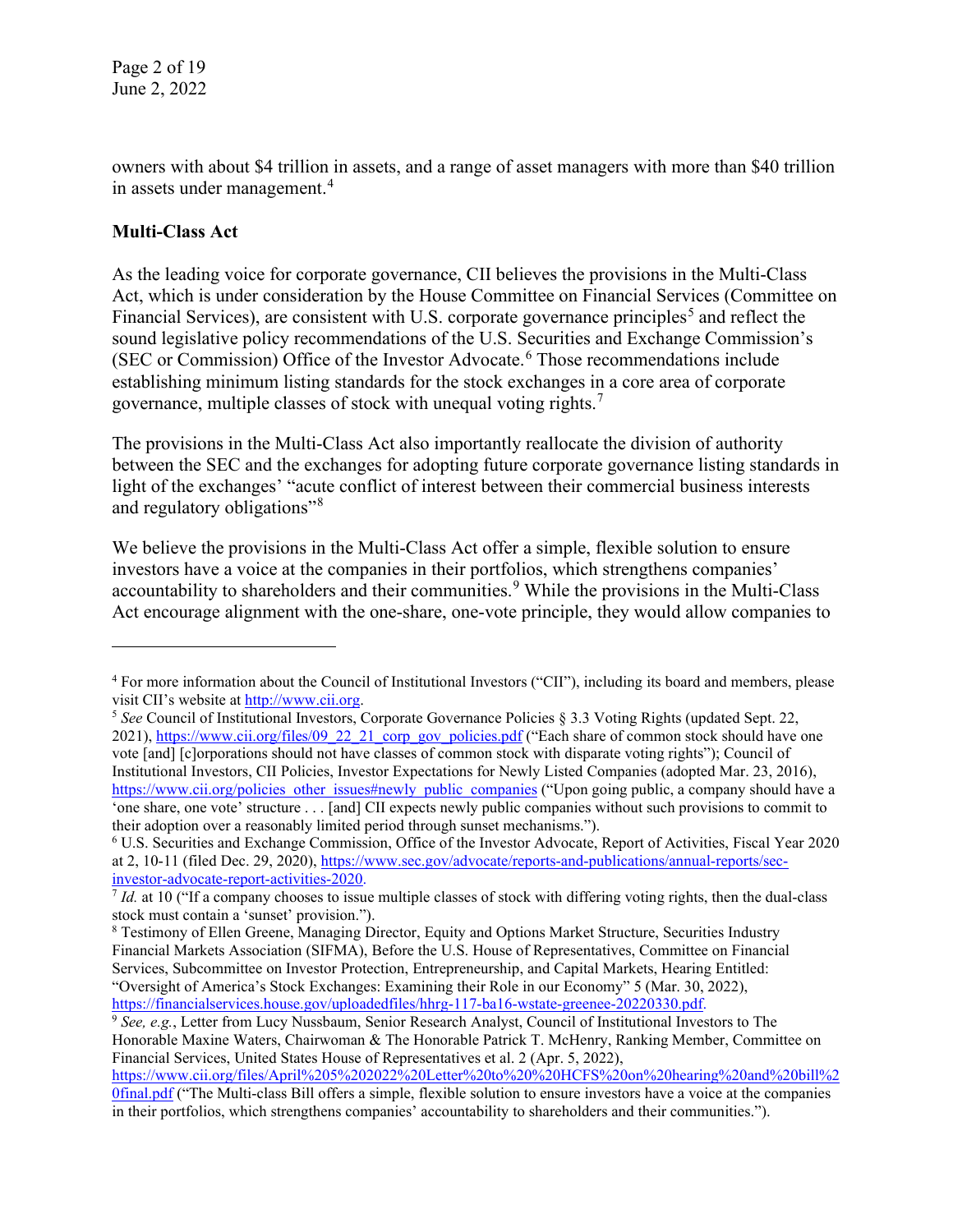go public with multi-class stock, and would allow these structures to stay in place in perpetuity so long as each class of investors vote on a one share, one vote basis at least once every seven years to keep the multi-class structure in place.<sup>[10](#page-2-0)</sup> In addition, and importantly, companies with multi-class stock that currently trade on exchanges would not be affected by the provisions of the Multi-Class Act.

Finally, the Multi-Class Act would give the Commission clear statutory authority to set minimum listing standards that apply to all exchanges and associations<sup>[11](#page-2-1)</sup> in order to more efficiently "update outdated" corporate governance listing standards on a going-forward basis when necessary to enhance investor protection.<sup>[12](#page-2-2)</sup> As the SEC's Office of Investor Advocate explained:

[I]t is time to revisit this allocation of responsibility. The primary listing exchanges are now for-profit entities that, unlike their prior mutual ownership structure, have an inherent conflict of interest between protecting investors and generating business revenue from listed issuer fees. Our Office has long been concerned about an apparent race-to-the-bottom in this area—with the primary listing exchanges proposing to voluntarily lower their qualitative corporate governance standards in an effort to attract issuers, but at the expense of the protections the original standards provided investors.

If these for-profit businesses are to be entrusted with regulatory responsibility for corporate governance standards, it would make sense for Congress to . . . give the Commission clear statutory authority to set minimum listing standards that apply to all exchanges.<sup>[13](#page-2-3)</sup>

<span id="page-2-0"></span><sup>10</sup> *See Multi-Class Act*, *supra* note 2, § 1(a)(2)("to require the elimination of any distinctions between share ownership and voting power of shares described under paragraph (1) no later than the end of the 7-year period following the date of the initial public offering of the issuer, except that such 7-year period may be extended for additional 7-year periods if the holders of each class of stock, voting separately and by an affirmative vote of the majority of the shares of each class, approve each such extension"); *see also* Commissioner Robert J. Jackson Jr., Speech, Perpetual Dual-Class Stock: The Case Against Corporate Royalty (Feb. 15, 2018),

<https://www.sec.gov/news/speech/perpetual-dual-class-stock-case-against-corporate-royalty> ("finding that seven or more years out from their IPOs, firms with perpetual dual-class stock trade at a significant discount to those with sunset provisions"); Martijn Cremers et al., The Life Cycle of Dual-Class Firm Valuation 3 (ECGI, Working Paper No. 550/2018), *available at* [https://papers.ssrn.com/sol3/papers.cfm?abstract\\_id=3062895](https://papers.ssrn.com/sol3/papers.cfm?abstract_id=3062895) ("while dual-class companies tend to have a value premium for a while after making their public debut, that benefit fades to a discount in six to nine years").

<span id="page-2-1"></span><sup>11</sup> *See Multi-Class Act, supra* note 2, § 2(e)(1) ("The Commission shall have the authority to issue such rules and regulations governing national securities exchanges and national securities associations as the Commission determines necessary or appropriate in the public interest for the protection of investors or to promote fair corporate suffrage.").

<span id="page-2-2"></span><sup>&</sup>lt;sup>12</sup> The JOBS Act 4.0, Legislation to Accelerate Economic Growth and Spur Job Creation, S. Banking Comm. Republican Staff; s*ee* U.S. Securities and Exchange Commission, Office of the Investor Advocate, Report of Activities, Fiscal Year 2020 at 10.

<span id="page-2-3"></span><sup>&</sup>lt;sup>13</sup> U.S. Securities and Exchange Commission, Office of the Investor Advocate, Report of Activities, Fiscal Year 2020 at 10.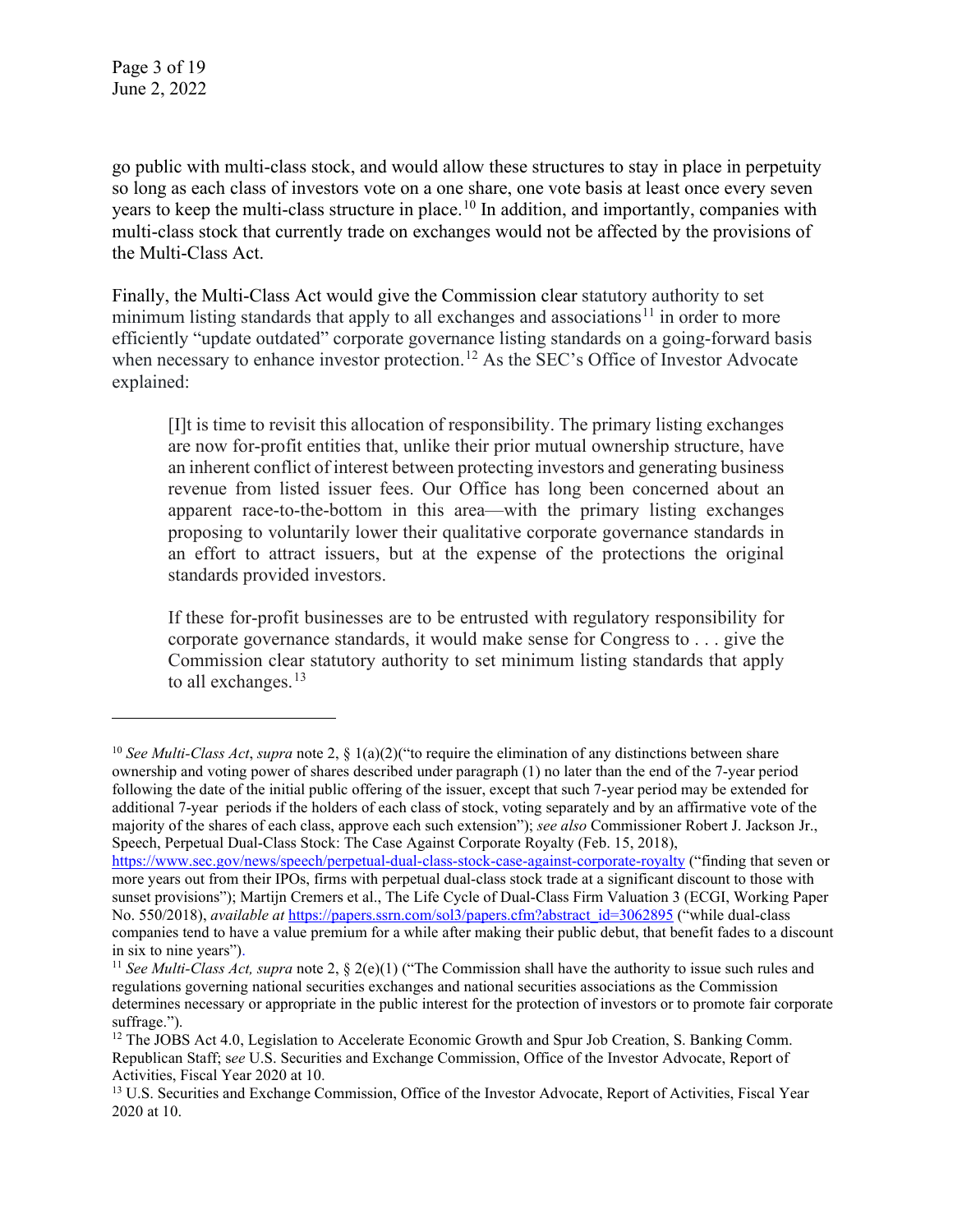Page 4 of 19 June 2, 2022

We strongly agree with the recent Congressional testimony of NYU School of Law Professor and former SEC Commissioner Robert J. Jackson, Jr., who stated that the Multi-Class Act "offers an attractive balance between accountability and the freedom visionary founders need to grow our most exciting young companies."[14](#page-3-0) Professor Jackson explained:

For decades, the New York Stock Exchange refused even to list companies with nonvoting shares. But after lobbying from corporate insiders in the 1980s, NYSE reversed course, and today companies crucial to the American economy and society are controlled through dual-class structures. The practice has gone so far as to allow insiders to pass control of American public companies to their chosen heirs— America's own corporate royalty. The Council of Institutional Investors . . . petitioned the exchanges years ago to place some limit on the use of dual class. The exchanges have done nothing to address it.

. . . Since for-profit stock exchanges pursue listings, not investor protection, they cannot be expected to adopt such limits on their own. Putting to one side the optimal approach to this question, all should agree that exchanges have no economic incentive to limit the use of dual class.<sup>[15](#page-3-1)</sup>

We note that a substantially similar version of the Multi-Class Act<sup>[16](#page-3-2)</sup> issued by the Committee on Financial Services last October was supported broadly by the investor community as well as by many other organizations.<sup>[17](#page-3-3)</sup> As one example, an October 2021 letter from the Ohio Public

<span id="page-3-0"></span><sup>&</sup>lt;sup>14</sup> Testimony of Professor Robert J. Jackson, Jr., New York University School of Law, Before the Subcommittee on Investor Protection, Entrepreneurship, and Capital Markets of the Committee on Financial Services, United States House of Representatives, Hearing on Oversight of America's Stock Exchanges: Examining their Role in our Economy 7 (Mar. 30, 2022)[, https://financialservices.house.gov/uploadedfiles/hhrg-117-ba16-wstate-jacksonr-](https://financialservices.house.gov/uploadedfiles/hhrg-117-ba16-wstate-jacksonr-20220330.pdf) $\frac{20220330.pdf}{15}$ <br> $15$  *Id.* (footnotes omitted).

<span id="page-3-2"></span><span id="page-3-1"></span><sup>&</sup>lt;sup>16</sup> *See* To amend the Securities Exchange Act of 1934 to improve the governance of multi-class stock companies, to require issuers to make annual diversity disclosures, and for other purposes, H.R.\_\_\_, 117th Cong. (discussion draft Sept. 24, 2021), https://financialservices.house.gov/uploadedfiles/bills-117pih-improvinggovernanceatmulti-classstockcompanies.pdf.

<span id="page-3-3"></span><sup>&</sup>lt;sup>17</sup> See Letter from Americans For Financial Reform to Chairwoman Waters, Ranking Member McHenry, and Members of the Committee (Oct. 5, 2021),

[https://www.cii.org/files/issues\\_and\\_advocacy/correspondence/2021/10\\_05\\_21-AFR-Support-Letter-to-HFSC-for-](https://www.cii.org/files/issues_and_advocacy/correspondence/2021/10_05_21-AFR-Support-Letter-to-HFSC-for-Hearing.pdf)[Hearing.pdf;](https://www.cii.org/files/issues_and_advocacy/correspondence/2021/10_05_21-AFR-Support-Letter-to-HFSC-for-Hearing.pdf) Letter from Marcie Frost, Chief Executive Officer, California Public Employees' Retirement System to The Honorable Maxine Waters, Chair, House Committee on Financial Services, U.S. House of Representatives (Oct. 1, 2021), [https://www.cii.org/files/issues\\_and\\_advocacy/correspondence/2021/Letter%20to%20HFSC%20Final.pdf;](https://www.cii.org/files/issues_and_advocacy/correspondence/2021/Letter%20to%20HFSC%20Final.pdf) Letter from Aeisha Mastagni, Portfolio Manager, Sustainable Investment and Stewardship Strategies, California State Teachers' Retirement System to The Honorable Maxine Waters, Chairwoman, Committee on Financial Services, United States House of Representatives et al. (Oct. 5, 2021),

[https://www.cii.org/files/issues\\_and\\_advocacy/correspondence/2021/House%20FSC%20CII%20Draft%20Bill%20](https://www.cii.org/files/issues_and_advocacy/correspondence/2021/House%20FSC%20CII%20Draft%20Bill%20Comment%20Letter%20on%20Dual-Class%20Shares%20and%20Diversity%20Final.pdf) [Comment%20Letter%20on%20Dual-Class%20Shares%20and%20Diversity%20Final.pdf;](https://www.cii.org/files/issues_and_advocacy/correspondence/2021/House%20FSC%20CII%20Draft%20Bill%20Comment%20Letter%20on%20Dual-Class%20Shares%20and%20Diversity%20Final.pdf) Letter from Dylan Bruce, Financial Services Counsel, Consumer Federation of America to The Honorable Maxine Waters, Chairwoman, Committee on Financial Services et al. (Oct. 5, 2021),

[https://www.cii.org/files/issues\\_and\\_advocacy/correspondence/2021/CFA-Supports-House-Bills-to-Strengthen-](https://www.cii.org/files/issues_and_advocacy/correspondence/2021/CFA-Supports-House-Bills-to-Strengthen-Investor-Protections-Letter-10_5_21.pdf)[Investor-Protections-Letter-10\\_5\\_21.pdf;](https://www.cii.org/files/issues_and_advocacy/correspondence/2021/CFA-Supports-House-Bills-to-Strengthen-Investor-Protections-Letter-10_5_21.pdf) Letter from Tyler Gellasch, Executive Director, Healthy Markets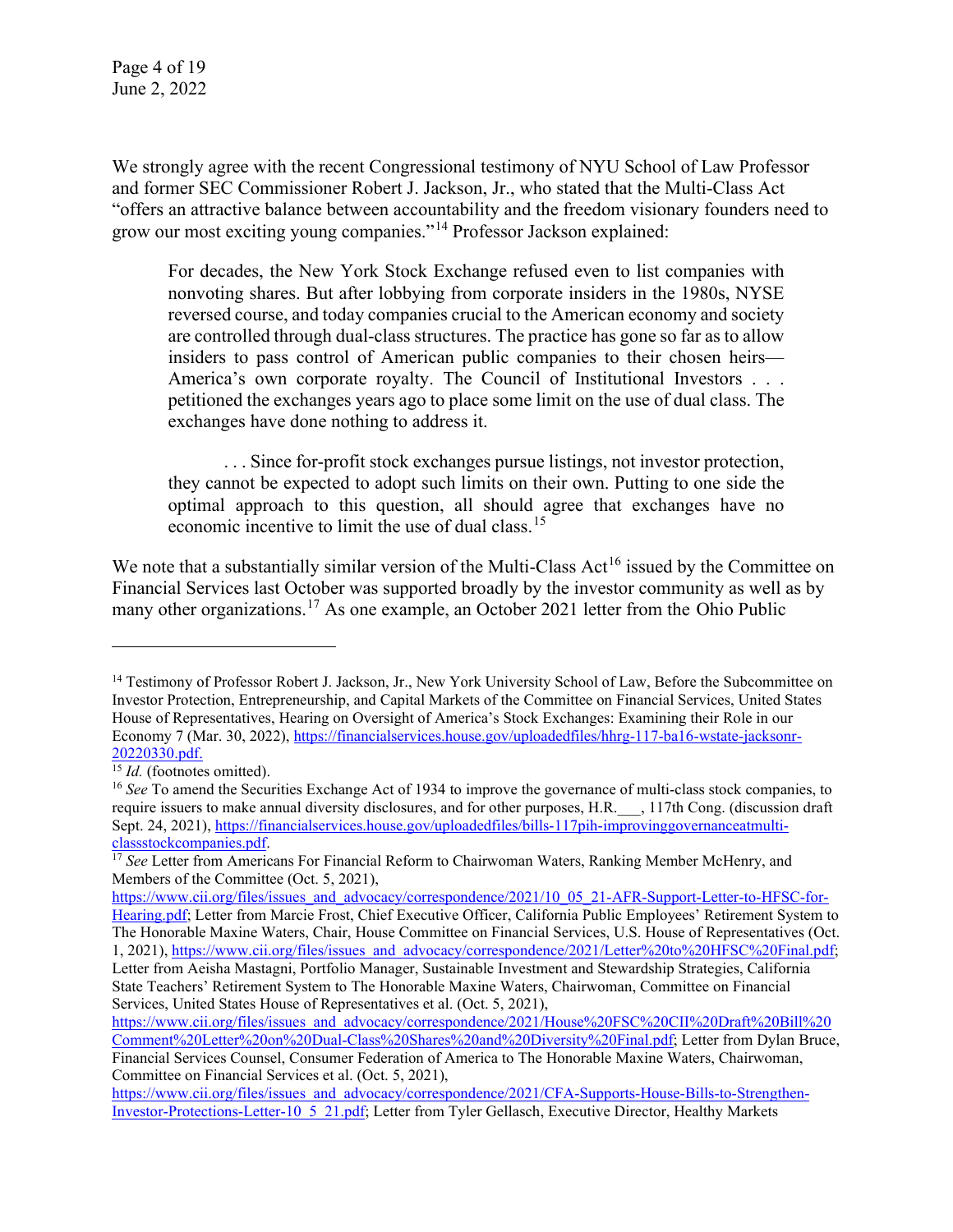Employees Retirement System, which has approximately \$113 billion in assets under management and more than 1.1 million active, inactive and retired members, explained:

The Draft Bill provides a reasonable initial period of seven years during which management may pursue their goals, but then provides shareholders with the discretion regarding whether that period should be extended. OPERS believes this strikes an appropriate balance between corporate and shareholder interests and creates opportunities for constructive engagement. As such, OPERS strongly supports this commonsense reform.<sup>[18](#page-4-0)</sup>

More recently, an April letter from the California State Teachers' Retirement System (CalSTRS), the largest educator-only pension fund in the world with a global investment portfolio valued at

[https://www.cii.org/files/issues\\_and\\_advocacy/correspondence/2021/Letter%20from%20NYS%20Comptroller%20](https://www.cii.org/files/issues_and_advocacy/correspondence/2021/Letter%20from%20NYS%20Comptroller%20Thomas%20P_%20DiNapoli.pdf) [Thomas%20P\\_%20DiNapoli.pdf;](https://www.cii.org/files/issues_and_advocacy/correspondence/2021/Letter%20from%20NYS%20Comptroller%20Thomas%20P_%20DiNapoli.pdf) Letter from Karen E. Carraher, Executive Director, Ohio Public Employees Retirement System to The Honorable Maxine Waters, Chairwoman, Committee on Financial Services et al. (Oct. 1, 2021), [https://www.cii.org/files/issues\\_and\\_advocacy/correspondence/2021/OPERS%20Letter%20-](https://www.cii.org/files/issues_and_advocacy/correspondence/2021/OPERS%20Letter%20-%20Financial%20Services%20Committee%20-%20Draft%20Bill%20-%2010012021.pdf)

[%20Financial%20Services%20Committee%20-%20Draft%20Bill%20-%2010012021.pdf;](https://www.cii.org/files/issues_and_advocacy/correspondence/2021/OPERS%20Letter%20-%20Financial%20Services%20Committee%20-%20Draft%20Bill%20-%2010012021.pdf) Letter from Public Citizen to Chair Maxine Waters, Honorable Members of the Committee, U.S. House of Representatives Financial Services Committee (Oct. 5, 2021),

Association to The Honorable Maxine Waters, Chairwoman, House Committee on Financial Services et al. (Oct. 5, 2021), [https://www.cii.org/files/issues\\_and\\_advocacy/correspondence/2021/HMA%20Letter-to-HFSC-re-Markup-](https://www.cii.org/files/issues_and_advocacy/correspondence/2021/HMA%20Letter-to-HFSC-re-Markup-10-5-2021-1.pdf)[10-5-2021-1.pdf;](https://www.cii.org/files/issues_and_advocacy/correspondence/2021/HMA%20Letter-to-HFSC-re-Markup-10-5-2021-1.pdf) Letter from Joanne Beatty, Director – Engagement, Hermes Equity Ownership Services Limited to

The Honorable Maxine Waters, Chairwoman, Committee on Financial Services, United States House of Representatives et al. (Oct. 11, 2021), [https://www.cii.org//Files/Hermes-](https://www.cii.org/Files/Hermes-CII%20governance%20and%20diversity%20disclosure-October%202021-PUBLIC.pdf)

[CII%20governance%20and%20diversity%20disclosure-October%202021-PUBLIC.pdf;](https://www.cii.org/Files/Hermes-CII%20governance%20and%20diversity%20disclosure-October%202021-PUBLIC.pdf) Letter from Jonathan Grabel, Chief Investment Officer, The Los Angeles County Employees Retirement Association to The Honorable Maxine Waters, Chairwoman, Committee on Financial Services, United States House of Representatives et al. (Oct. 4, 2021),

[https://www.cii.org/files/issues\\_and\\_advocacy/correspondence/2021/LACERA%20letter%20to%20House%20Finan](https://www.cii.org/files/issues_and_advocacy/correspondence/2021/LACERA%20letter%20to%20House%20Financial%20Services%20Committe%20regarding%20CII%20bill%209%204%202021.pdf) [cial%20Services%20Committe%20regarding%20CII%20bill%209%204%202021.pdf;](https://www.cii.org/files/issues_and_advocacy/correspondence/2021/LACERA%20letter%20to%20House%20Financial%20Services%20Committe%20regarding%20CII%20bill%209%204%202021.pdf) Letter from Melanie Senter Lubin, NASAA President, Maryland Securities Commissioner to The Honorable Maxine Waters, Chairwoman, House Committee on Financial Services et al. (Oct. 4, 2021),

[https://www.cii.org/files/issues\\_and\\_advocacy/correspondence/2021/NASAA-Letter-to-HFSC-Re-10\\_5\\_21-](https://www.cii.org/files/issues_and_advocacy/correspondence/2021/NASAA-Letter-to-HFSC-Re-10_5_21-Hearing-FINAL.pdf) [Hearing-FINAL.pdf;](https://www.cii.org/files/issues_and_advocacy/correspondence/2021/NASAA-Letter-to-HFSC-Re-10_5_21-Hearing-FINAL.pdf) Letter from Thomas P. DiNapoli, State of New York, Office of the State Comptroller to The Honorable Maxine Waters, Chairwoman, Committee on Financial Services, United States House of Representatives et al. (Oct. 1, 2021),

[https://www.cii.org//Files/Public%20Citizen%20comment%20on%20HFS%20bills%20Oct%205%20%202021.pdf;](https://www.cii.org/Files/Public%20Citizen%20comment%20on%20HFS%20bills%20Oct%205%20%202021.pdf) Letter from Michael Marshall, Head of Sustainable Ownership, Railpen et al. to The Honorable Maxine Waters, Chairwoman, Committee on Financial Services, United States House of Representatives et al. (Oct. 1, 2021), [https://www.cii.org/files/issues\\_and\\_advocacy/correspondence/2021/Railpen%20letter\\_SEC%20Bill%20011021%2](https://www.cii.org/files/issues_and_advocacy/correspondence/2021/Railpen%20letter_SEC%20Bill%20011021%20(002).pdf) [0\(002\).pdf;](https://www.cii.org/files/issues_and_advocacy/correspondence/2021/Railpen%20letter_SEC%20Bill%20011021%20(002).pdf) Letter from Theresa J. Whitmarsh, Chief Executive Officer, Washington State Investment Board to The Honorable Maxine Waters, Chairwoman, Committee on Financial Services, U.S. House of Representatives et al. (Oct. 14, 2021),

[https://www.cii.org//Files/WSIB\\_%20United%20States%20House%20Committee%20on%20Financial%20Services](https://www.cii.org/Files/WSIB_%20United%20States%20House%20Committee%20on%20Financial%20Services%20re%20CII%20legislation%20proposal%20_WSIB%20101421.pdf)<br>%20re%20CII%20legislation%20proposal%20\_WSIB%20101421.pdf.

<span id="page-4-0"></span><sup>&</sup>lt;sup>18</sup> Letter from Karen E. Carraher, Executive Director, Ohio Public Employees Retirement System to The Honorable Maxine Waters, Chairwoman, Committee on Financial Services et al. at 2.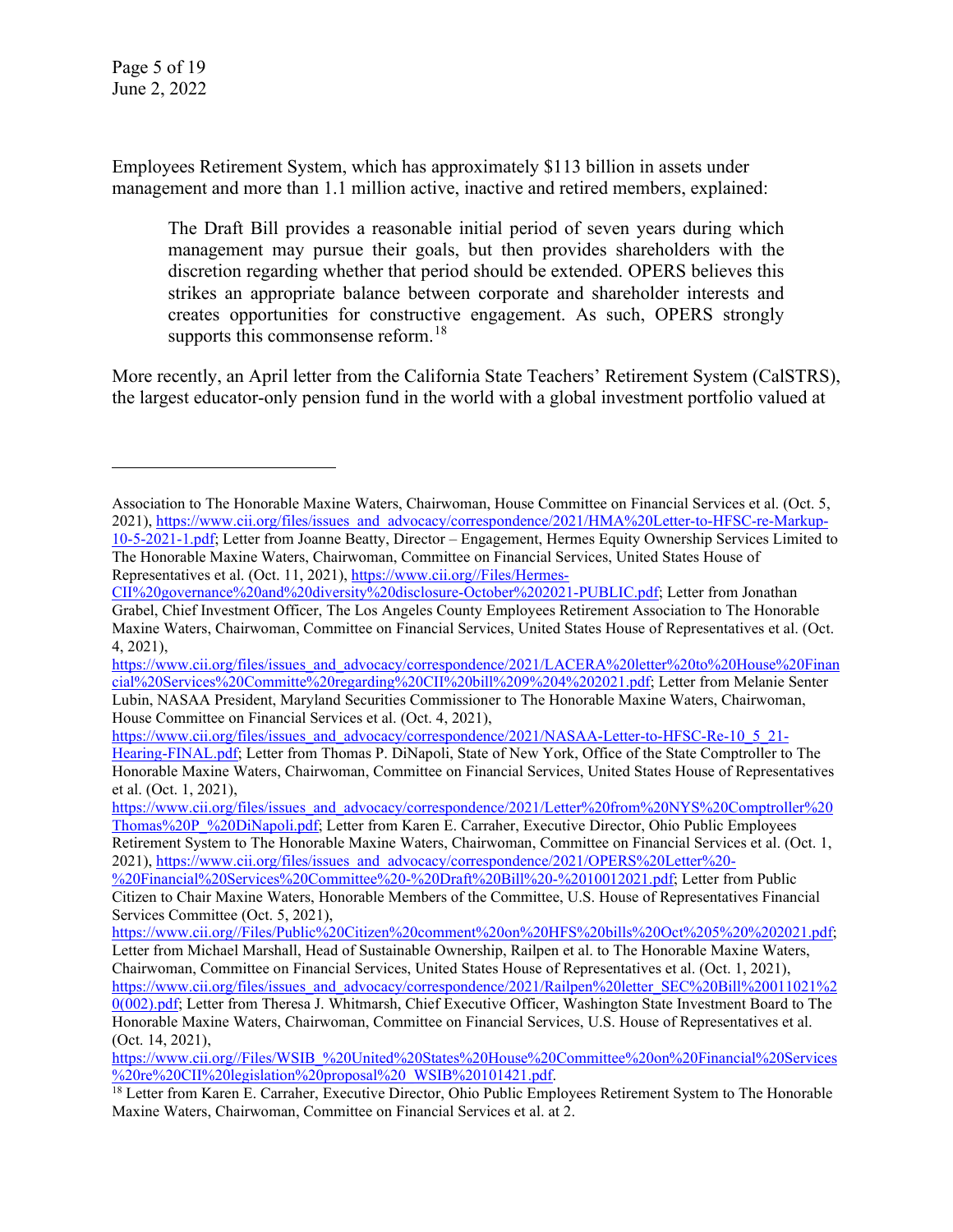approximately \$327 billion and with more than 975,000 beneficiaries, publicly supported the Multi-Class Act (CalSTRS Letter).<sup>[19](#page-5-0)</sup> The CalSTRS Letter explained:

One share, one vote is foundational to good corporate governance. CalSTRS' principles reflect that an essential right is the ability to vote on companies' governing structures. A shareholder vote is an important check and balance in the investor – issuer relationship, particularly for many investors that use passive investment strategies for significant portions of their portfolios and cannot simply avoid purchasing dual-class stock companies. CalSTRS fundamentally believes shareholders should have a say in transactions that materially affect their investments. A single class of common stock with equal voting rights ensures accountability to shareholders and the community. Public shareowners like CalSTRS rely on the board of directors they elect to be engaged and to push for change when management is failing.

. . . .

As more companies have gone public with unequal voting rights, global competition has continued to erode corporate governance standards. Time-based sunsets on U.S. exchanges could help stop this "race to the bottom" pressure, which presents a meaningful risk to long-term performance and could have reputational risks for the U.S. financial markets, which lag behind other markets in maintaining high governance standards.

. . . .

We once again express our support for provisions that align with our one-share, one-vote principle within CalSTRS' Corporate Governance Principles. We welcome the Committee's and the United States Congress' efforts to promptly adopt legislation consistent with the . . . Discussion Draft bill. We welcome the opportunity to work with you and your staff on this issue of critical importance to CalSTRS, other long-term investors, and the capital markets.<sup>[20](#page-5-1)</sup>

As indicated, CII believes the enactment of the provisions of the Multi-Class Act would maintain and enhance America's position as a global leader in active and efficient markets by establishing high governance standards for listed companies. We note that stock exchanges in Hong Kong, Singapore and Mainland China, currently have significant limitations on the use of multi-class

<span id="page-5-0"></span><sup>19</sup> *See* Letter from Aeisha Mastagni Portfolio Manager, Sustainable Investment and Stewardship Strategies, California State Teachers' Retirement System to The Honorable Maxine Waters, Chairwoman & The Honorable Patrick T. McHenry, Ranking Member, Committee on Financial Services, United States House of Representatives 3 (Apr. 6, 2022), [https://www.cii.org/files/CII%20Draft%20Bill%20Comment%20Letter%20on%20Dual-](https://www.cii.org/files/CII%20Draft%20Bill%20Comment%20Letter%20on%20Dual-Class%20Share%20Final.pdf)

[Class%20Share%20Final.pdf](https://www.cii.org/files/CII%20Draft%20Bill%20Comment%20Letter%20on%20Dual-Class%20Share%20Final.pdf) ("The Committee's March 2022 Discussion Draft bill on this topic contains the key elements that CalSTRS, many other investors, and many other market experts believe would be appropriate and would strongly support.").

<span id="page-5-1"></span><sup>20</sup> *Id.* at 4-6.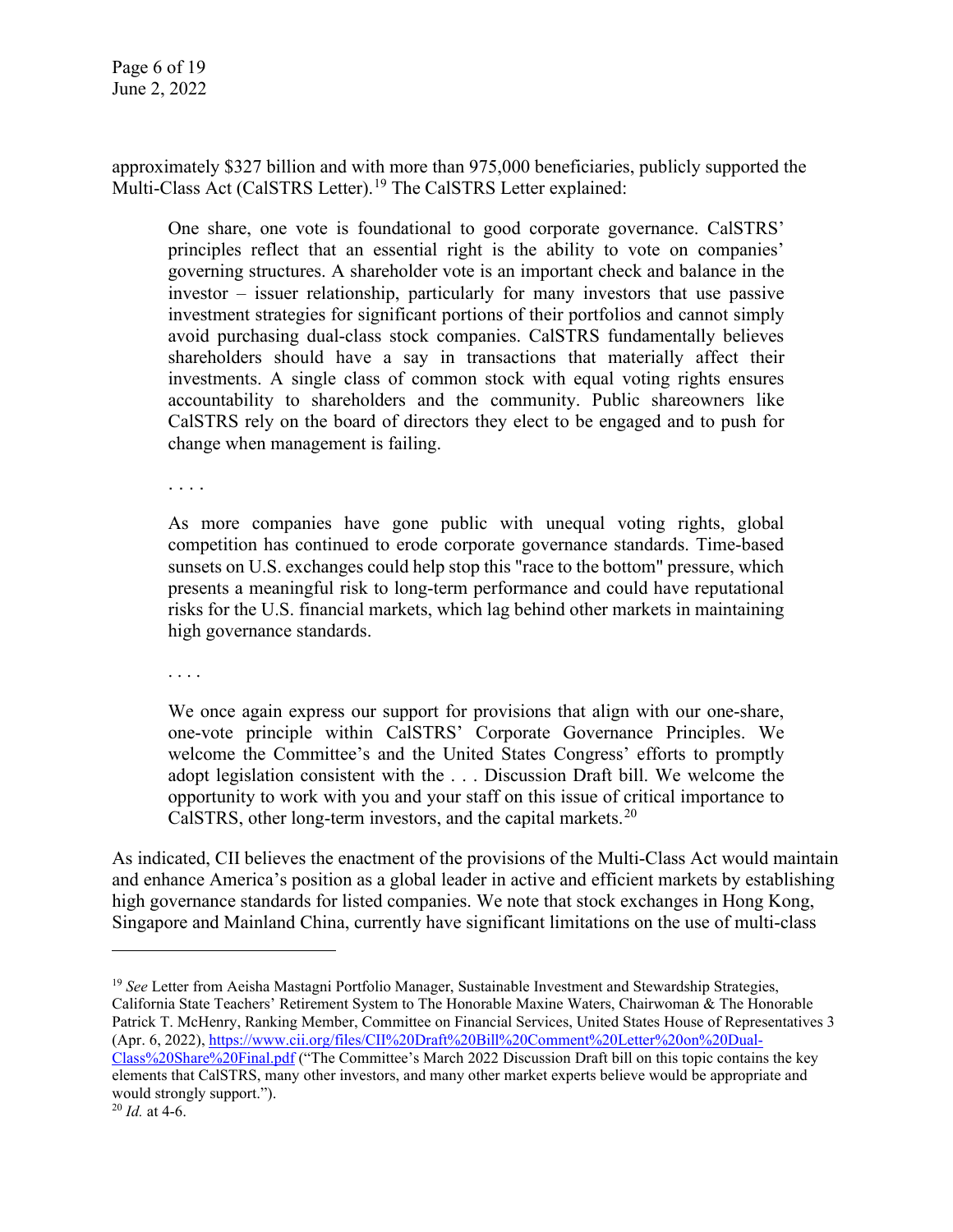Page 7 of 19 June 2, 2022

structures, as well as accompanying rules to boost shareholder protections at multi-class companies.[21](#page-6-0) These restrictions generally include:

- Minimum market capitalization for companies going public with multi-class shares;
- Limitations on the kinds of companies that can go public with multi-class shares;
- Limitations on who can hold shares with super-voting rights;
- Minimum holding requirements and ownership-based sunsets for dual-class companies;
- Mandatory event-based sunsets based on transfer of shares, cessation of board service or other arrangements;
- Minimum voting thresholds for ordinary shareholders;
- Limits on the voting ratio of holders of super-voting shares to ordinary holders;
- Limits on the voting items for which super-voting shares can be used;
- Enhanced independence requirements for directors at companies with multi-class stock; and
- Additional rights for ordinary shareholders at multi-class companies.<sup>[22](#page-6-1)</sup>

In CII's view, the Multi-Class Act would create a far simpler, more flexible and superior regulatory regime around multi-class structures than those in Hong Kong, Singapore, Mainland China, and many other exchanges."[23](#page-6-2)

We respectfully request that the Banking Committee consider amending the JOBS Act 4.0 to include the provisions of the Multi-Class Act. In addition, and as indicated, among the existing provisions of the JOBS Act 4.0 CII has strongly held views on the following:

# **JOBS Act 4.0**

# Section 101

The provisions of Section 101 of the JOBS Act 4.0 would "[r]equire[] an SEC study of middle-market IPO underwriting costs to determine how to encourage more middle-market IPOs."<sup>[24](#page-6-3)</sup> CII generally supports the provisions of Section 101 as currently drafted.

<span id="page-6-0"></span><sup>21</sup> *See* Aurelio Gurrea-Martinez, Theory, Evidence, and Policy on Dual-Class Shares: A Country-Specific Response to a Global Debate (Feb. 2021), [https://link.springer.com/content/pdf/10.1007/s40804-021-00212-4.pdf;](https://link.springer.com/content/pdf/10.1007/s40804-021-00212-4.pdf) Thomas J. Egan et al., The Revival of Dual Class Shares, Baker McKenzie (Mar. 2020)[, https://www.bakermckenzie.com/-](https://www.bakermckenzie.com/-/media/files/insight/publications/2020/03/the-revival-of-dual-class-shares.pdf) [/media/files/insight/publications/2020/03/the-revival-of-dual-class-shares.pdf.](https://www.bakermckenzie.com/-/media/files/insight/publications/2020/03/the-revival-of-dual-class-shares.pdf)

<span id="page-6-1"></span><sup>&</sup>lt;sup>22</sup> *See, e.g.,* Aurelio Gurrea-Martinez, Theory, Evidence, and Policy on Dual-Class Shares: A Country-Specific Response to a Global Debate.

<span id="page-6-2"></span><sup>&</sup>lt;sup>23</sup> The JOBS Act 4.0, Legislation to Accelerate Economic Growth and Spur Job Creation, S. Banking Comm. Republican Staff.

<span id="page-6-3"></span><sup>&</sup>lt;sup>24</sup> The JOBS Act 4.0, Section by Section (Apr. 2022),

https://www.banking.senate.gov/imo/media/doc/the<sup>jobs</sup> act 4.0sectionbysection.pdf; *see* Jumpstart our Business Startups Act of 2022, S. \_\_\_, 117th Cong. § 101(b) (draft Apr. 2022),

[thttps://www.banking.senate.gov/imo/media/doc/the\\_jobs\\_act\\_4.0discussiondraft.pdf](https://www.banking.senate.gov/imo/media/doc/the_jobs_act_4.0discussiondraft.pdf) ("STUDY.—The Commission, in consultation with the Financial Industry Regulatory Authority, shall carry out a study of the costs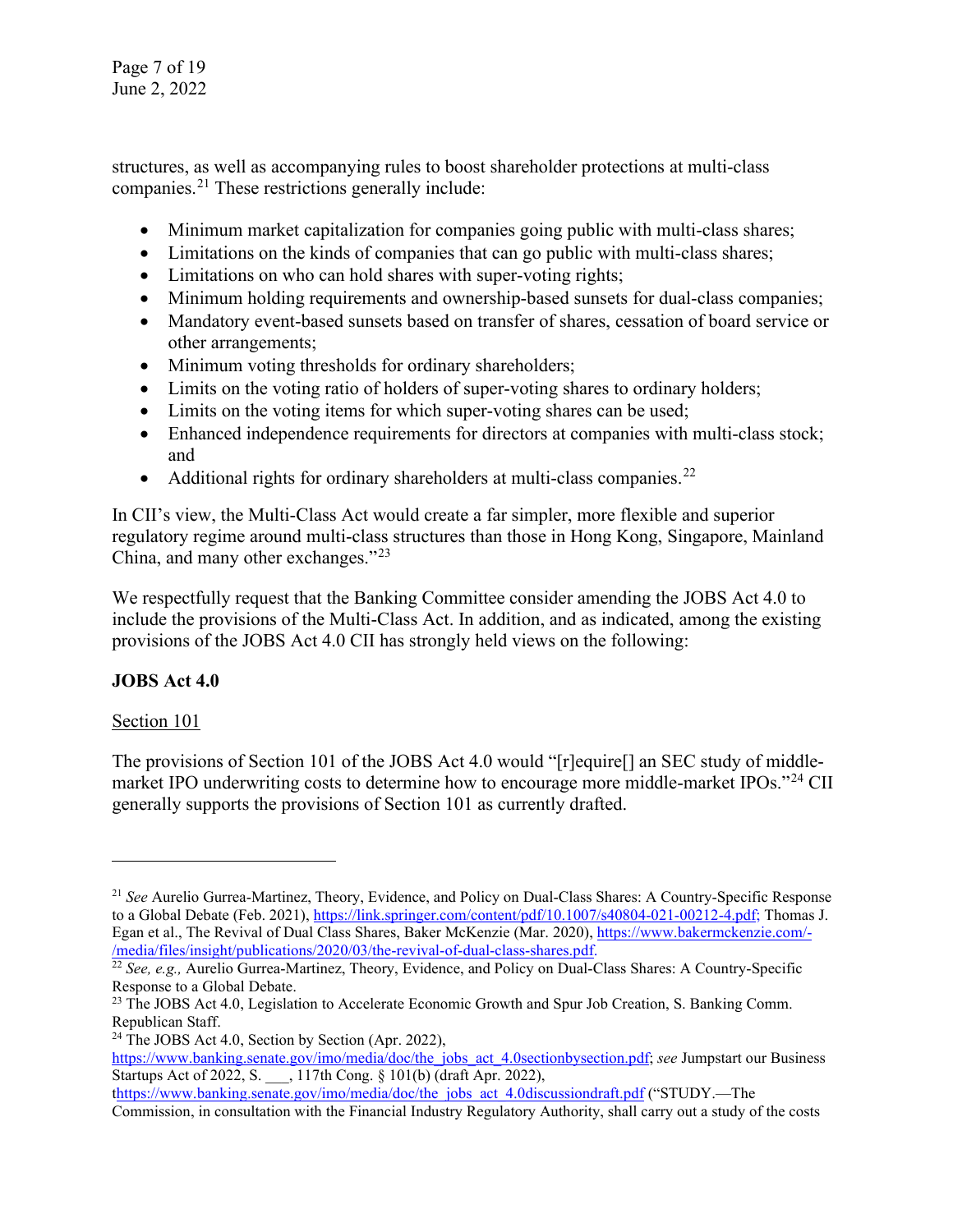We agree with the following comments of Senator Cynthia Lummis (R-Wyoming), co-sponsor of the Section 101 provisions:

"Big companies figured out years ago that they could reduce costs by changing IPO fee structures. Wyoming is full of small and mid-sized companies and they should not be penalized simply because of historic fee structures and restrictions on how IPOs are funded. [25](#page-7-0)

As further explained by Professor Jackson:

You see, when I was a banker, we charged a standard fee for a middle-market IPO: seven percent. We would negotiate a reduced price for large, high-profile companies, where the client's bargaining power produced a better deal. But for middle-market companies, our fee was always seven percent. Whatever industry the company was in, whatever its growth profile, however qualified its management team was, if they were a smaller firm, they always paid seven percent.

. . . .

. . . In larger IPOs—where the company can use its bargaining power to insist on lower fees—the price of going public is different. In fact, nearly half of those companies paid less than 7% when going public.<sup>[26](#page-7-1)</sup>

And we agree with Professor Jackson's conclusion that enactment of the provisions of Section 101 could "make sure that the SEC finally grapples with how Wall Street taxes middle-market companies—and gets to work on making American capital markets work for businesses of all  $sizes."^{27}$  $sizes."^{27}$  $sizes."^{27}$ 

#### Section 104

The provisions of Section 104 of the JOBS Act 4.0 would "[p]ermit[] public companies to choose to file reports semiannually rather than quarterly  $\ldots$  ."<sup>[28](#page-7-3)</sup> The stated intent of the

associated with small- and medium-sized companies to undertake IPOs and Tier 2 offerings, as defined in section 230.251 of title 17, Code of Federal Regulations.").

<span id="page-7-0"></span><sup>&</sup>lt;sup>25</sup> Press Release, Lummis, Sinema, Warner, Hagerty Introduce Bill To Make It Easier For Street Businesses to Go Public (Apr. 4, 2020), *available at* [https://www.lummis.senate.gov/press-releases/lummis-sinema-warner-hagerty-](https://www.lummis.senate.gov/press-releases/lummis-sinema-warner-hagerty-introduce-bill-to-make-it-easier-for-main-street-businesses-to-go-public/)

 $\frac{1}{26}$  Commissioner Robert J. Jackson, Jr., Speech, The Middle-Market IPO Tax (Apr. 25, 2018),

<span id="page-7-2"></span><span id="page-7-1"></span>https://www.sec.gov/news/speech/jackson-middle-market-ipo-tax (footnotes omitted).<br><sup>27</sup> Press Release, Lummas. Sinema, Warner, Hagerty Introduce Bill To Make It Easier For Main Street Businesses to Go Public (Apr. 4, 2020), *available at* [https://www.lummis.senate.gov/press-releases/lummis-sinema-warner-](https://www.lummis.senate.gov/press-releases/lummis-sinema-warner-hagerty-introduce-bill-to-make-it-easier-for-main-street-businesses-to-go-public/)

<span id="page-7-3"></span>[hagerty-introduce-bill-to-make-it-easier-for-main-street-businesses-to-go-public/.](https://www.lummis.senate.gov/press-releases/lummis-sinema-warner-hagerty-introduce-bill-to-make-it-easier-for-main-street-businesses-to-go-public/)<br><sup>28</sup> The JOBS Act 4.0, Section by Section; *see* Jumpstart our Business Startups Act of 2022, S. \_\_, 117th Cong. § 104 ('"ISSUER ELECTION.—With respect to any report that, under this section, or under a rule issued under this section, an issuer is required to file on a quarterly basis, the issuer may elect to instead file the report on a semiannual basis."").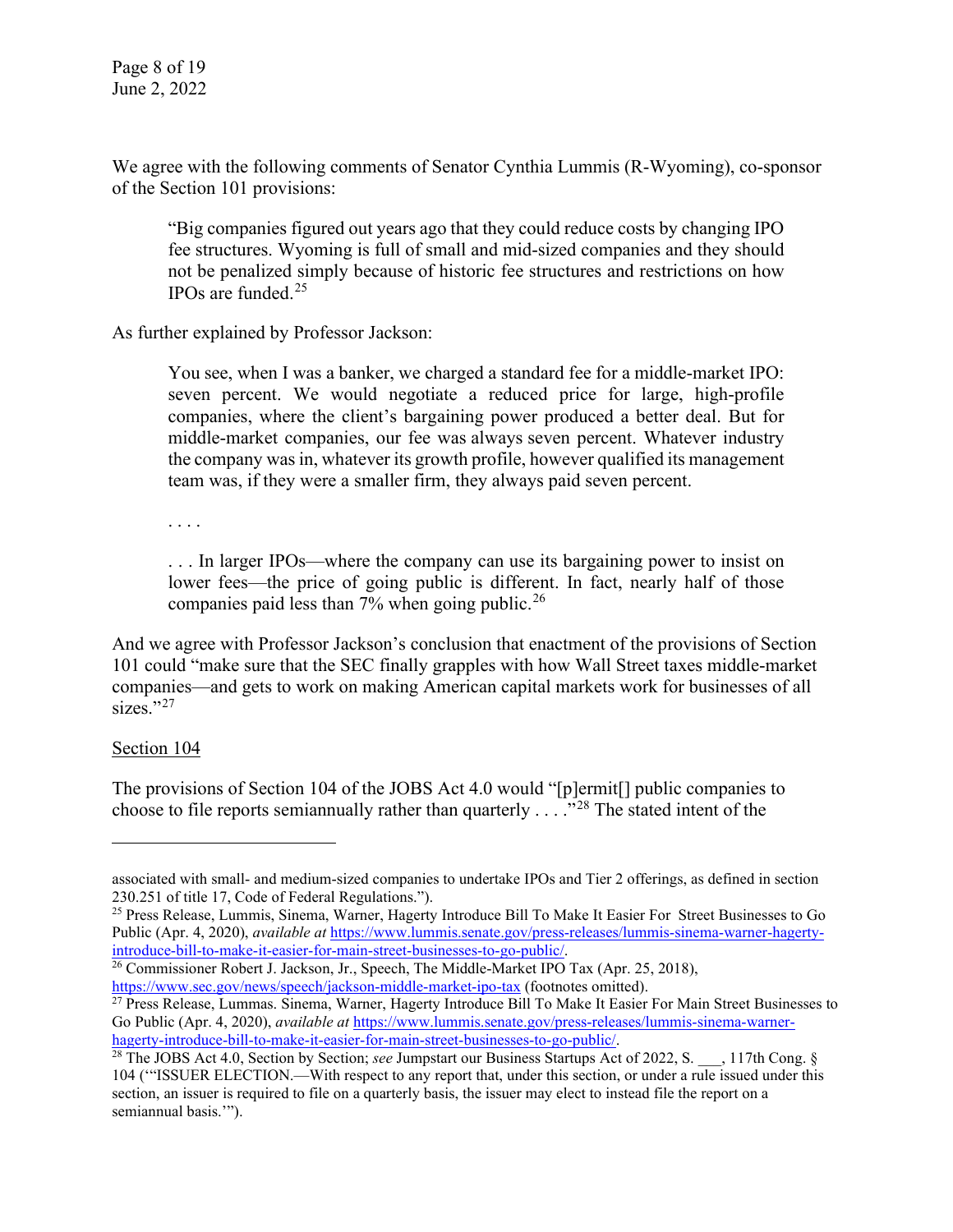Page 9 of 19 June 2, 2022

provisions is "to reduce short-term thinking by public companies and reduce expensive, unnecessary regulatory filings."<sup>[29](#page-8-0)</sup>

CII generally opposes the provisions of Section 104 as currently drafted. We believe there is currently no compelling basis for permitting public companies to replace quarterly financial reporting with semi-annual financial reporting that would either reduce (1) short-term thinking or (2) reporting costs. And we note that the SEC most recently solicitated comments related to both issues in 2018, in connection with its "Request for Comment on Earnings Releases and Quarterly Reports" (RFC).<sup>[30](#page-8-1)</sup>

# *Short-term thinking*

In CII's 2019 comment letter in response to the RFC (CII 2019 Letter), we described in detail, with supporting citations, why we believe quarterly financial reporting does not increase short-term thinking.<sup>[31](#page-8-2)</sup> The CII 2019 Letter explains:

We do not believe that required quarterly reporting of historical earnings information, in itself, leads managers to focus on short-term results to the detriment of long-term performance. For one thing, reporting companies' management and boards will likely continue to have quarterly information, whether or not they release it publicly.

Moreover, the notion that quarterly reporting encourages short-term thinking is, in our view, outdated and not supported by empirical evidence. We live in an era where real time open general ledgers and distributed ledger technology are becoming a reality. In the modern world, capital flows at the speed of light. We believe that given today's dynamic and technology driven global business environment, permitting or requiring less frequent financial reporting would be a step into the past.

The weight of empirical evidence does not support the conclusion that requiring quarterly reporting leads managers to focus on short-term results to the detriment of long-term performance. . . . In fact, . . . the SEC should be concerned that less timely reporting of historical results will lead to greater stock price volatility, as investors do more guess-work on what is happening at a company, increasing the potential for short-term profits and thereby intensifying short-termism. Less timely

<span id="page-8-0"></span><sup>&</sup>lt;sup>29</sup> Jobs Act 4.0, Section by Section.

<span id="page-8-1"></span><sup>30</sup> *See* Request for Comment on Earnings Releases and Quarterly Reports, Securities Act Release No. 10,588, Exchange Act Release No. 84,842, 83 Fed. Reg. 65,601 (Dec. 21, 2018)[, https://www.govinfo.gov/content/pkg/FR-](https://www.govinfo.gov/content/pkg/FR-2018-12-21/pdf/2018-27663.pdf)[2018-12-21/pdf/2018-27663.pdf.](https://www.govinfo.gov/content/pkg/FR-2018-12-21/pdf/2018-27663.pdf) 31 *See* Letter from Jeffrey P. Mahoney, General Counsel, Council of Institutional Investors to Brent J. Fields,

<span id="page-8-2"></span>Secretary, Securities and Exchange Commission 8-11 (Mar. 21, 2019),

[https://www.cii.org/files/issues\\_and\\_advocacy/correspondence/2019/March%2021,%202019%20letter%20to%20SE](https://www.cii.org/files/issues_and_advocacy/correspondence/2019/March%2021,%202019%20letter%20to%20SEC%20on%20RFC%20(final).pdf) [C%20on%20RFC%20\(final\).pdf](https://www.cii.org/files/issues_and_advocacy/correspondence/2019/March%2021,%202019%20letter%20to%20SEC%20on%20RFC%20(final).pdf) (footnotes omitted).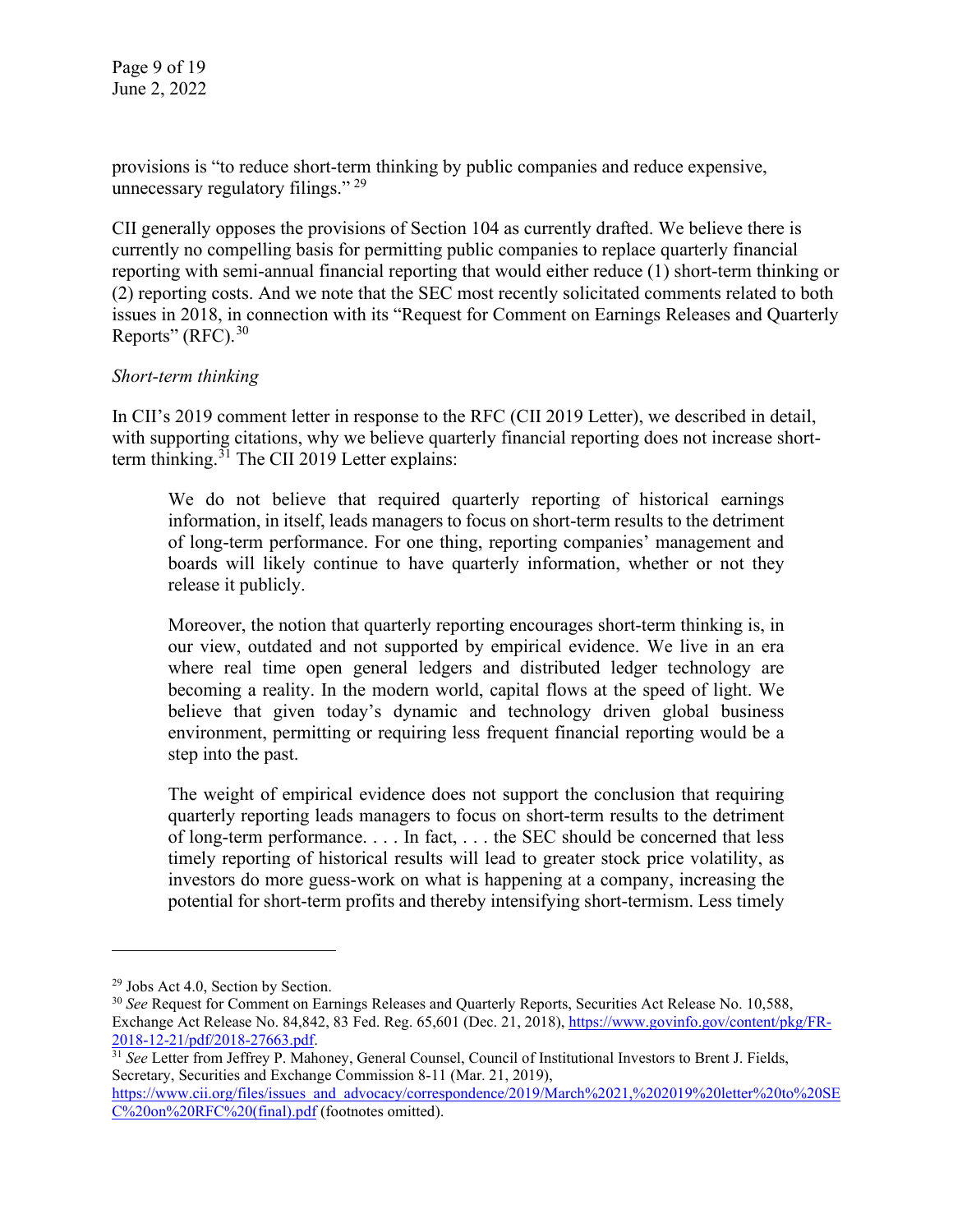information and greater stock price volatility also would invite more insider trading, which CII believes undermines confidence in the market.

. . . .

Moreover, the view that three months is "short-term," but six months is "longterm," seems highly questionable at best. A study published in 2017 by the CFA Institute examined the effects of the introduction of mandatory quarterly reporting in the U.K. in 2007 and the revocation of that requirement in 2014 and a return to requiring semi-annual reporting. The study found that "moving from quarterly to semiannual reporting is not an effective remedy for undue corporate emphasis on short-termism." The study concluded:

If quarterly reporting leads company executives to focus on profits during the next three months, then a shift to semiannual reporting might plausibly lead corporate executives to focus on profits during the next six months—not on corporate investments with good prospects over the next three to five years.<sup>[32](#page-9-0)</sup>

# *Reporting costs*

The CII 2019 Letter also describes in detail why we believe semiannual reporting would not reduce financial reporting costs.<sup>[33](#page-9-1)</sup> The CII 2019 Letter explains:

CII believes that the costs to investors, companies, and other market participants of a semiannual reporting model for reporting companies would likely outweigh the benefits. Our view is supported by recent empirical research by Professors Salman Arif, Kelly School of Business at Indiana University and Emmanuel De George, London Business School.

Professors Arif and De George studied the reports and stock price performance of more than 9,400 companies from 29 countries between 2001 and 2012. They found that a reduced frequency of reporting may lead investors to overreact to alternative sources of information for non-reporting periods. Professor Arif believes the study indicates that moving from required quarterly to semi-annual reporting would likely make U.S. stocks much more risky and more volatile and harm the efficiency of the financial markets.

Semi-annual reporting may cost investors and lessen market confidence by increasing the volume of insider trading. As Donald Langevoort, a law professor at Georgetown University recently stated: '"The idea that you've slowed down the

<span id="page-9-0"></span><sup>&</sup>lt;sup>32</sup> Letter from Jeffrey P. Mahoney, General Counsel, Council of Institutional Investors to Brent J. Fields, Secretary, Securities and Exchange Commission at 8-11 (footnotes omitted). 33 *See id.* at 9-10.

<span id="page-9-1"></span>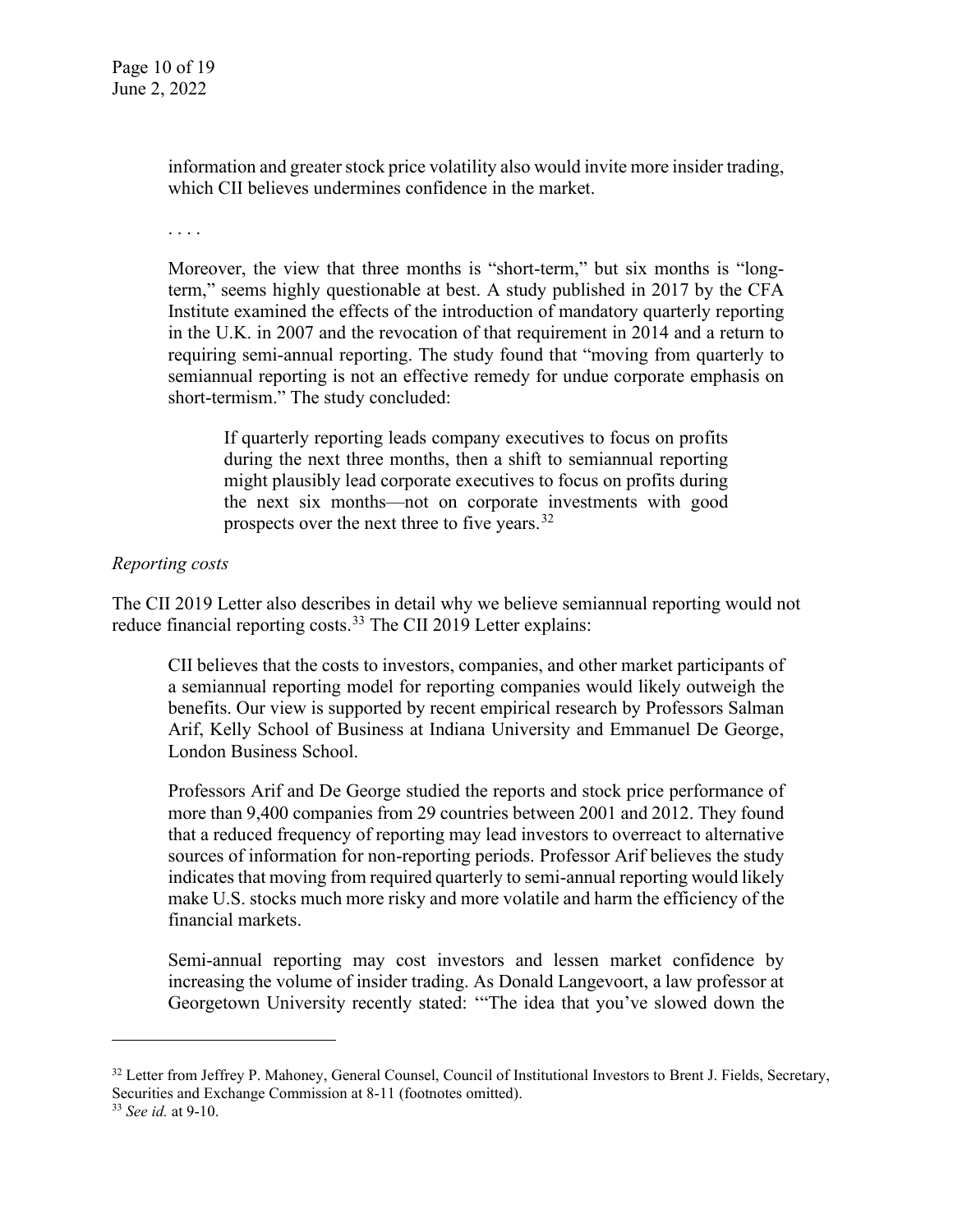cycle and [are not demanding] formal disclosure so often means more and more secrets are going to be floating around the company for a longer period of time, and that's going to be tempting a lot of insider trading activity there.'" Professor Taylor agrees, commenting that "the possibility of semi-annual reports encouraging insider trading 'is a huge risk' [and] . . . academic research has consistently shown that 'more transparent and timely information reduces insider trading, specifically."<sup>[34](#page-10-0)</sup>

The RFC was followed by SEC public roundtables in July of 2019.<sup>[35](#page-10-1)</sup> We believe it is notable that of the 17 diverse roundtable participants on two panels only one person expressed any interest in the SEC exploring semiannual reporting.<sup>[36](#page-10-2)</sup> As described by the law firm Cleary Gottlieb, instead of advocating for permitting semiannual reporting, the roundtable participants "converged on the view that while there is room to lighten the load of quarterly disclosure requirements on public companies, it will not be an antidote to short-termism."[37](#page-10-3)

Finally, we note that less than a year after the roundtables, the SEC publicly reemphasized the benefits of quarterly financial reporting to investors with the onset of the pandemic.<sup>[38](#page-10-4)</sup> An April 2020 joint statement by then SEC Chairman Jay Clayton and Director of the SEC Division of Corporate Finance Bill Hinman observed:

In the coming weeks, our public companies will be doing what they routinely do after quarter-end—. . . . This quarterly routine is fundamental to the functioning of our equity and credit markets. SEC-registered public companies—which include over 60 of the world's 100 largest companies—provide investors and our markets with information, in many cases extensive information, regarding their operational and financial condition at least quarterly. This information, *particularly the quantitative information (e.g., financial statements) is predominately historical. Investors and analysts use this information, including management commentary regarding trends, and future expectations of financial condition and risks, to gauge value and estimate future firm performance. These historically*based projections of future performance have long been among the most *meaningful drivers of investment decisions.*[39](#page-10-5)

<span id="page-10-5"></span>[https://www.sec.gov/news/public-statement/statement-clayton-hinman.](https://www.sec.gov/news/public-statement/statement-clayton-hinman) 39 *Id.* (emphasis added).

<span id="page-10-1"></span><span id="page-10-0"></span><sup>34</sup> *Id.* (footnotes omitted). 35 *See* Roundtable on Short Term and Long-Term Management of Public Companies (July 18, 2019), *available at* <https://www.youtube.com/watch?v=zROJZVt-wW0>.<br><sup>36</sup> See id. (Rory Sabino, Vice President, Investor Relations, Continental Resources, Inc.).

<span id="page-10-3"></span><span id="page-10-2"></span><sup>&</sup>lt;sup>37</sup> Nicholas Grabar, The Short-Termism Debate, Cleary Gottlieb (Jan. 11, 2021),

[https://www.clearygottlieb.com/news-and-insights/publication-listing/the-short-termism-debate.](https://www.clearygottlieb.com/news-and-insights/publication-listing/the-short-termism-debate)

<span id="page-10-4"></span><sup>38</sup> *See, e.g.,* Chairman Jay Clayton & William Hinman, Director, Division of Corporation Finance, The Importance of Disclosure – For Investors, Markets and Our Fight Against COVID-19 (Apr. 8, 2020),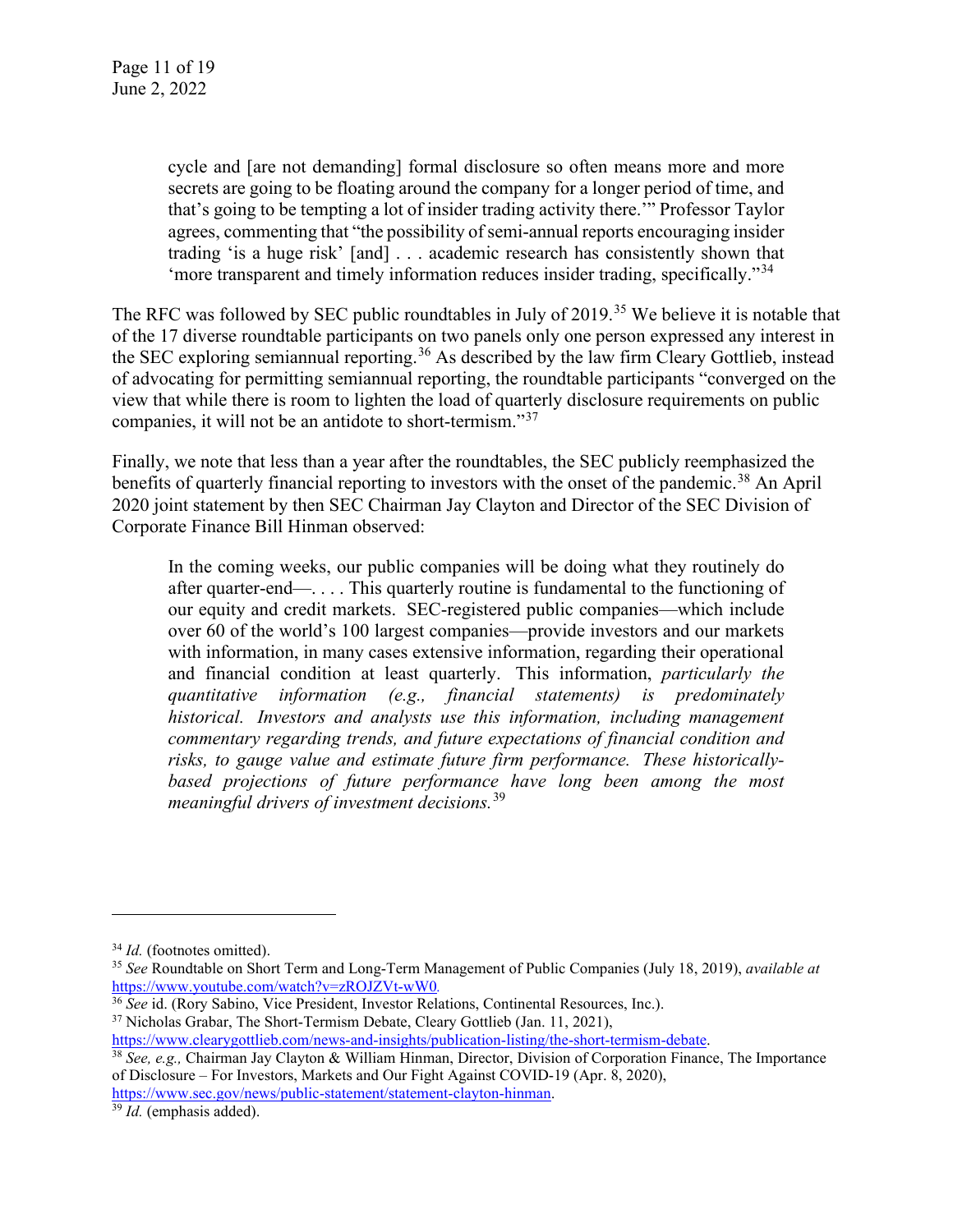Page 12 of 19 June 2, 2022

### Section 105

The provisions in Section 105 of the JOBS Act 4.0 would: (1) amend Section 14(a) of the Securities Exchange Act of 1934 (Exchange Act) to define "solicitation" to include voting recommendations that institutional investors voluntarily purchase from proxy advisors;  $40^{\circ}$  $40^{\circ}$  and (2) amend Section 14 of the Exchange Act and SEC Rule 14a-8 to: (a) make the rule optional for issuers;<sup>[41](#page-11-1)</sup> (b) require that investors hold at least 1% of the market value of a company's securities to have the right to submit a shareholder proposal;  $42$  and (c) rescind the significant social policy exception contained in the rule.<sup>[43](#page-11-3)</sup> CII generally opposes all of the provisions of Section 105 as currently drafted and we discuss our concerns with each provision in turn.

# *Proxy amendments*

The stated purpose of proposed amendments to Section 14(a) is to: "Protect[] public companies from bad proxy advice by ensuring that advice given by proxy advisors (e.g., ISS & Glass Lewis) is subject to SEC regulation."<sup>[44](#page-11-4)</sup> CII believes that treating the provision of proxy research and related voting recommendations to institutional investors as a "solicitation" under the Exchange Act<sup>[45](#page-11-5)</sup> makes no sense.<sup>[46](#page-11-6)</sup>

As the SEC explained in its [2019 proposing release,](https://www.sec.gov/rules/proposed/2019/34-87457.pdf) "Amendments to Exemptions from the Proxy Rules for Proxy Voting Advice" (2019 Release), "any person engaging in a proxy solicitation, unless exempt, is generally subject to the filing and information requirements . . . <sup>.,[47](#page-11-7)</sup> The 2019 Release goes on to explain what the filing and information requirements for proxy

<span id="page-11-0"></span><sup>&</sup>lt;sup>40</sup> Jumpstart our Business Startups Act of 2022, S. \_\_\_, 117th Cong. § 105(a) ("Proxies").

<span id="page-11-1"></span><sup>&</sup>lt;sup>41</sup> *See* § 105(b)(1) ("The rules of the exchange do not require an issuer to be in compliance with section 240.14a–8 of title 17, Code of Federal Regulations, or any successor regulation, as a condition of having a security of the issuer listed on the exchange").

<span id="page-11-2"></span><sup>42</sup> *See* § 105(b)(3) ("Not later than 30 days after the date of enactment of this Act, the Commission shall amend section 240.14a–8(b)(1) of title 17, Code of Federal Regulations, or any successor regulation— (A) by amending clause (i) to read as fol1lows: ''(i) You must hold at least 1 percent of the market value of the company's securities.'').

<span id="page-11-3"></span><sup>43</sup> *See* § 105(b)(2) ("BASES FOR EXCLUSION.—Not later than 1 year after the date of enactment of this Act, the Commission shall amend section 240.14a–8(i) of title 17, Code of Federal Regulations, or any successor regulation, to provide that all of the bases for exclusion of a proposal under that provision shall apply without regard to whether the proposal relates to a significant social policy issue.").

<span id="page-11-4"></span><sup>&</sup>lt;sup>44</sup> The JOBS Act 4.0, Section by Section.

<span id="page-11-5"></span><sup>45</sup> *See* Proxies, 15 U.S.C. § 78n(a) (2012), *available at* <https://www.law.cornell.edu/uscode/text/15/78n> ("Solicitation of proxies in violation of rules and regulations").

<span id="page-11-6"></span><sup>46</sup> *See, e.g.,* Brief for Council of Institutional Investors at al. as Amici Curiae Supporting Plaintiffs, ISS v. SEC at 5- 9 (U.S.D.C. D. D.C. Oct. 2020) (No. 1:19-cv-3275-APM), *available at*

[https://www.cii.org/files/issues\\_and\\_advocacy/legal\\_issues/Doc\\_%2024-1%20-%20Brief%20Amici%20Curiae.pdf.](https://www.cii.org/files/issues_and_advocacy/legal_issues/Doc_%2024-1%20-%20Brief%20Amici%20Curiae.pdf) (arguing why treating proxy research and related voting recommendations delivered to an institutional investor

<span id="page-11-7"></span>requesting that information does not constitute a solicitation under Section 14(a)). <sup>47</sup> Amendments to Exemptions from the Proxy Rules for Proxy Voting Advice, Exchange Act Release No. 87,457,

<sup>84</sup> Fed. Reg. 66,518, 66,519 (proposed Dec. 3, 2019), [https://www.govinfo.gov/content/pkg/FR-2019-12-](https://www.govinfo.gov/content/pkg/FR-2019-12-04/pdf/2019-24475.pdf) [04/pdf/2019-24475.pdf.](https://www.govinfo.gov/content/pkg/FR-2019-12-04/pdf/2019-24475.pdf)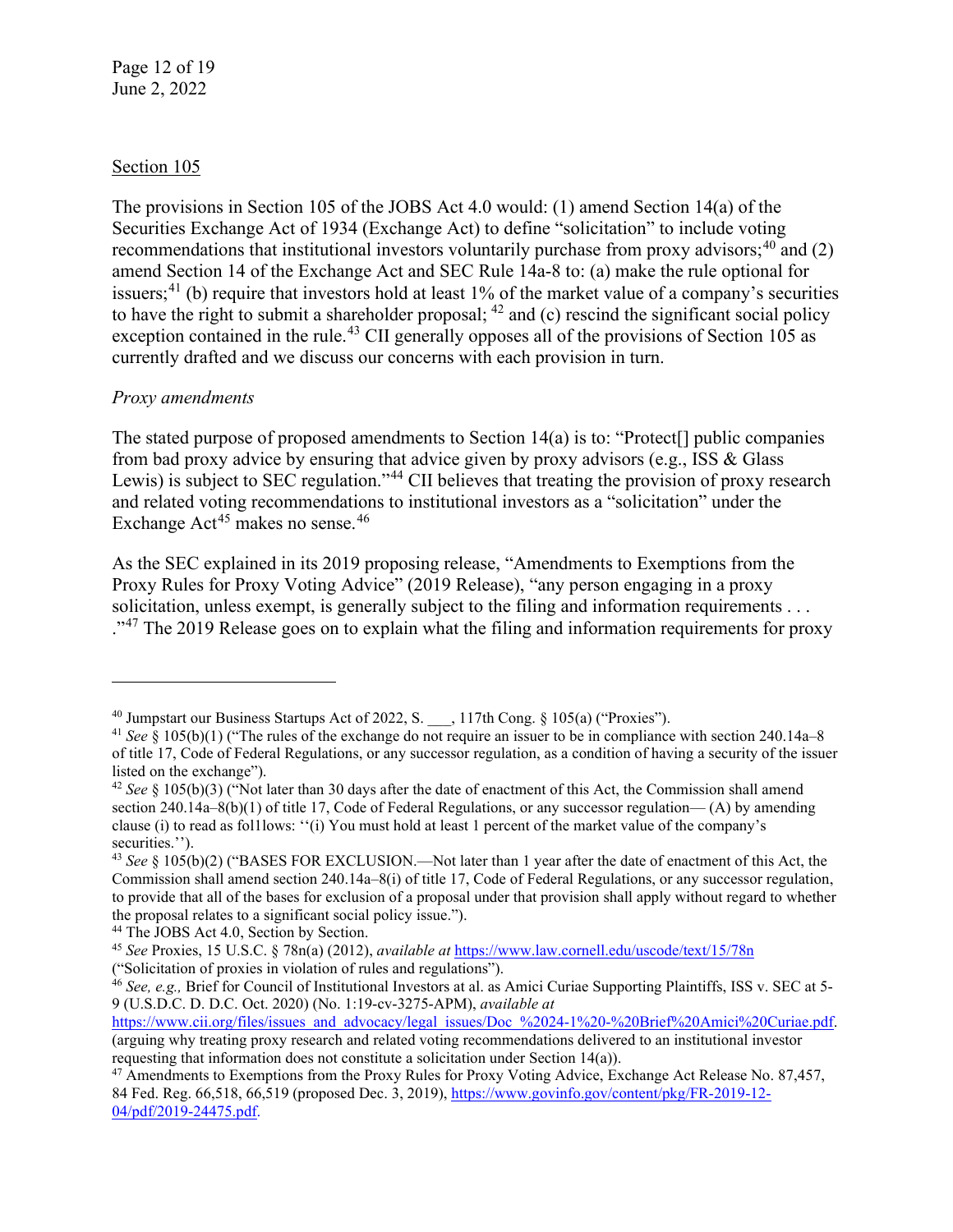soliciting entail.<sup>[48](#page-12-0)</sup> Among other things, the person making the solicitation is required to prepare a proxy statement with the information prescribed by Schedule 14A,<sup>[49](#page-12-1)</sup> together with a proxy card in a specified format, file these materials with the Commission, and furnish them to every shareholder who is solicited.<sup>[50](#page-12-2)</sup> Schedule 14A "requires extensive information to be included in the proxy statement, such as descriptions of matters up for shareholder vote, securities ownership information of certain beneficial owners and management, disclosures of the registrant's executive compensation and related party transactions, and, for certain matters, financial statements."<sup>[51](#page-12-3)</sup>

If proxy advisors were to become subject to the regime that the proposed amendments contemplate, they would be required to prepare and submit thousands of public filings a year. The potentially enormous increase in filing costs would likely have to be absorbed by the proxy advisors' primary customers—institutional investors. The result is that the proposed amendments would create a costly and likely unworkable regime to regulate proxy advice that would create significant barriers to entry for proxy advisory firms. And perhaps most importantly, institutional investors—the primary customers of proxy advisors—have not asked for and would not support such a regime.

# *Shareholder proposal amendments*

The stated purpose of the proposed amendments to Section 14 is to "limit frivolous shareholder proposals."<sup>[52](#page-12-4)</sup> Rule 14a-8,<sup>[53](#page-12-5)</sup> the shareholder proposal rule that Section 105(b) would amend, sets out the conditions that a shareholder must meet in order the company to potentially include a proposal in its proxy materials.

In 2020 the SEC amended Rule 14a-8 to limit the eligibility of shareholders to submit proposals (2020 Amendments). [54](#page-12-6) Notably, as part its of deliberations in connection with the 2020 Amendments the SEC explicitly considered and rejected a Section 105(b)(3)-like proposed amendment that would limit the eligibility to shareholders to submit proposals to those holding at least 1% of the market value of the company's securities.<sup>[55](#page-12-7)</sup> The SEC's analysis of the issue included the following findings:

<span id="page-12-0"></span><sup>48</sup> *See id.* at 66,524 ("Among other things, the person making the solicitation is required to prepare a proxy statement with the information prescribed by Schedule 14A, together with a proxy card in a specified format, file these materials with the Commission, and furnish them to every shareholder who is solicited.").

<span id="page-12-2"></span><span id="page-12-1"></span><sup>49</sup> Schedule 14A, 17 C.F.R. § 240.14a-101 (1986), *available at* [https://www.law.cornell.edu/cfr/text/17/240.14a-101.](https://www.law.cornell.edu/cfr/text/17/240.14a-101) 50 *See id.*

<span id="page-12-4"></span><span id="page-12-3"></span><sup>&</sup>lt;sup>52</sup> The JOBS Act 4.0, Section by Section; *see* Jumpstart our Business Startups Act of 2022, S. \_\_, 117th Cong.§ 105(b) ("Shareholder Proposals"). 53 *See* Shareholder Proposals, 17 C.F.R. § 240.14a-8 (2020), *available at*

<span id="page-12-6"></span><span id="page-12-5"></span>[https://www.law.cornell.edu/cfr/text/17/240.14a-8.](https://www.law.cornell.edu/cfr/text/17/240.14a-8) 54 *See* Procedural Requirements and Resubmission Thresholds Under Exchange Act Rule 14a–8, Exchange Act Release No. 89,964, 85 Fed. Reg. 70,240 (Nov. 3, 2020), [https://www.govinfo.gov/content/pkg/FR-2020-11-](https://www.govinfo.gov/content/pkg/FR-2020-11-04/pdf/2020-21580.pdf) [04/pdf/2020-21580.pdf](https://www.govinfo.gov/content/pkg/FR-2020-11-04/pdf/2020-21580.pdf)*.*

<span id="page-12-7"></span><sup>55</sup> *See id.* at 70,287.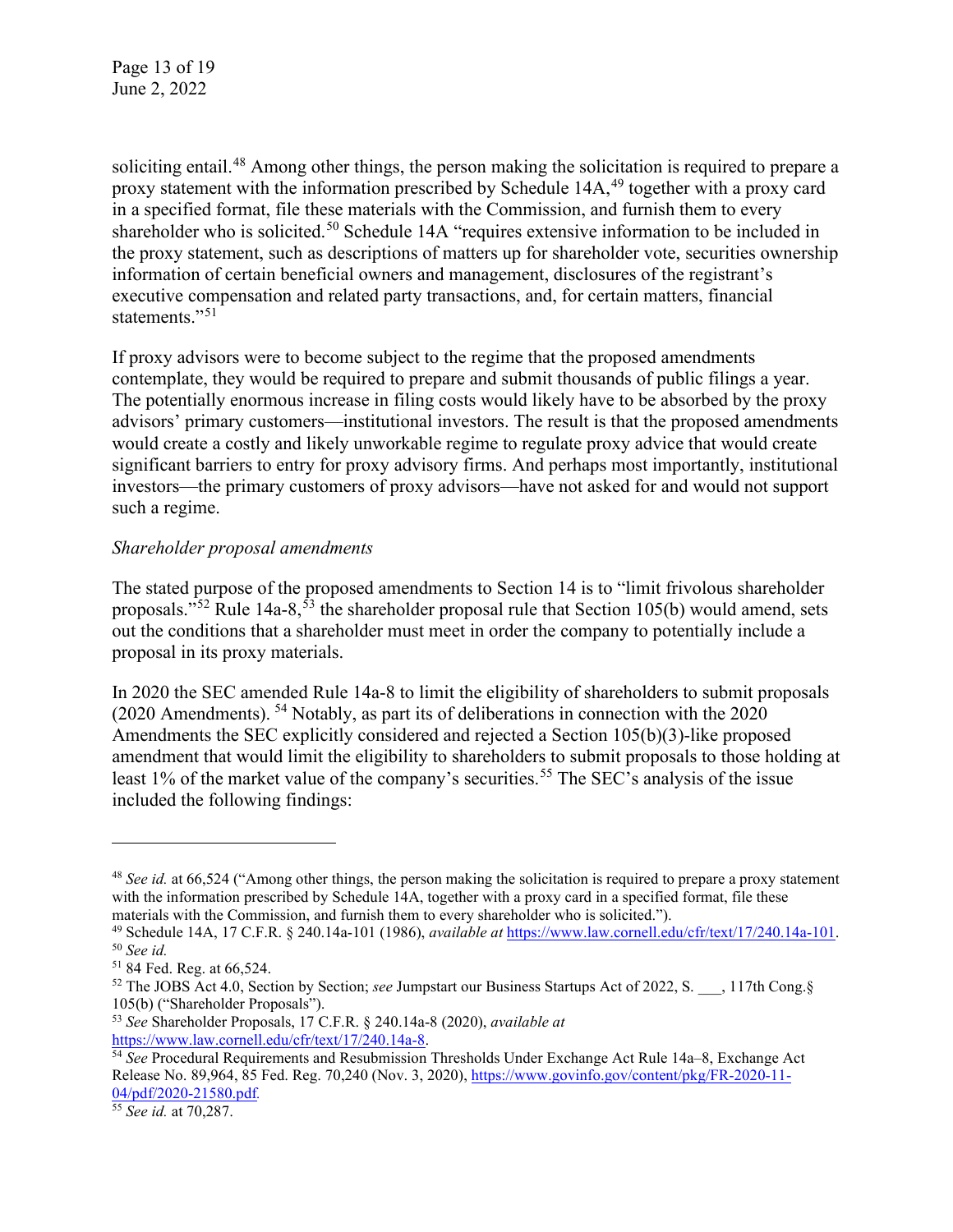Using proponents' exact ownership information from the proxy statements and assuming no change in proponents' ability to aggregate their holdings to submit a joint proposal, we estimate that using a one-percent ownership threshold and removing the \$2,000/one-year threshold would have resulted in an upper bound estimate of 149 proposals, *or 99 percent of the proposals to be considered in 2018 shareholder meetings that provide exact proponents' ownership information, being excludable under the final amendments*, again assuming no change in proponent behavior.

The advantage of a percentage-of ownership threshold is that it would permit shareholders owning the same proportion of a larger company as of a smaller company to submit a proposal, and so the rule would have similar effects on smaller and larger companies. *The percentage-of ownership threshold, however, may be somewhat harder to implement because of changes in companies' capital structure over time. We also believe that a percentage-of-ownership threshold of one percent would prevent the vast majority of shareholders from submitting proposals, which, in turn, could have a chilling effect on shareholder engagement. In addition, the types of investors that hold more than one percent of a company's shares are generally large institutional investors and commenters noted that these types of investors are more likely to be able to communicate directly with management, and thus do not typically use shareholder proposals*. [56](#page-13-0)

CII agrees with the SEC's analysis and findings that led to the rejection of a Section 105(b)(3) like proposed amendment to Rule 14a-8. As we explained in response to the SEC's 2019 proposed rule on "Procedural Requirements and Resubmission Thresholds Under Exchange Act Rule 14a–8" (2019 Proposed Rule): [57](#page-13-1)

[R]aising ownership thresholds to very high levels [like 1%] based on percentage of shares owned, and would have, for example, required ownership of \$1 billion or more of stock at the largest companies. Almost all shareholder proposals historically have been submitted by holders with much smaller positions, including the mid-century Greyhound proposals on segregation, and proposals that over the years have led to many corporate governance and disclosure improvements.

. . . .

<span id="page-13-0"></span><sup>56</sup> *Id.* (emphasis added).

<span id="page-13-1"></span><sup>57</sup> Procedural Requirements and Resubmission Thresholds Under Exchange Act Rule 14a–8, Exchange Act Release No. 87,458, 84 Fed. Reg. 66,458 (proposed rule Nov. 5, 2019), [https://www.federalregister.gov/documents/2019/12/04/2019-24476/procedural-requirements-and-resubmission](https://www.federalregister.gov/documents/2019/12/04/2019-24476/procedural-requirements-and-resubmission-thresholds-under-exchange-act-rule-14a-8)[thresholds-under-exchange-act-rule-14a-8.](https://www.federalregister.gov/documents/2019/12/04/2019-24476/procedural-requirements-and-resubmission-thresholds-under-exchange-act-rule-14a-8)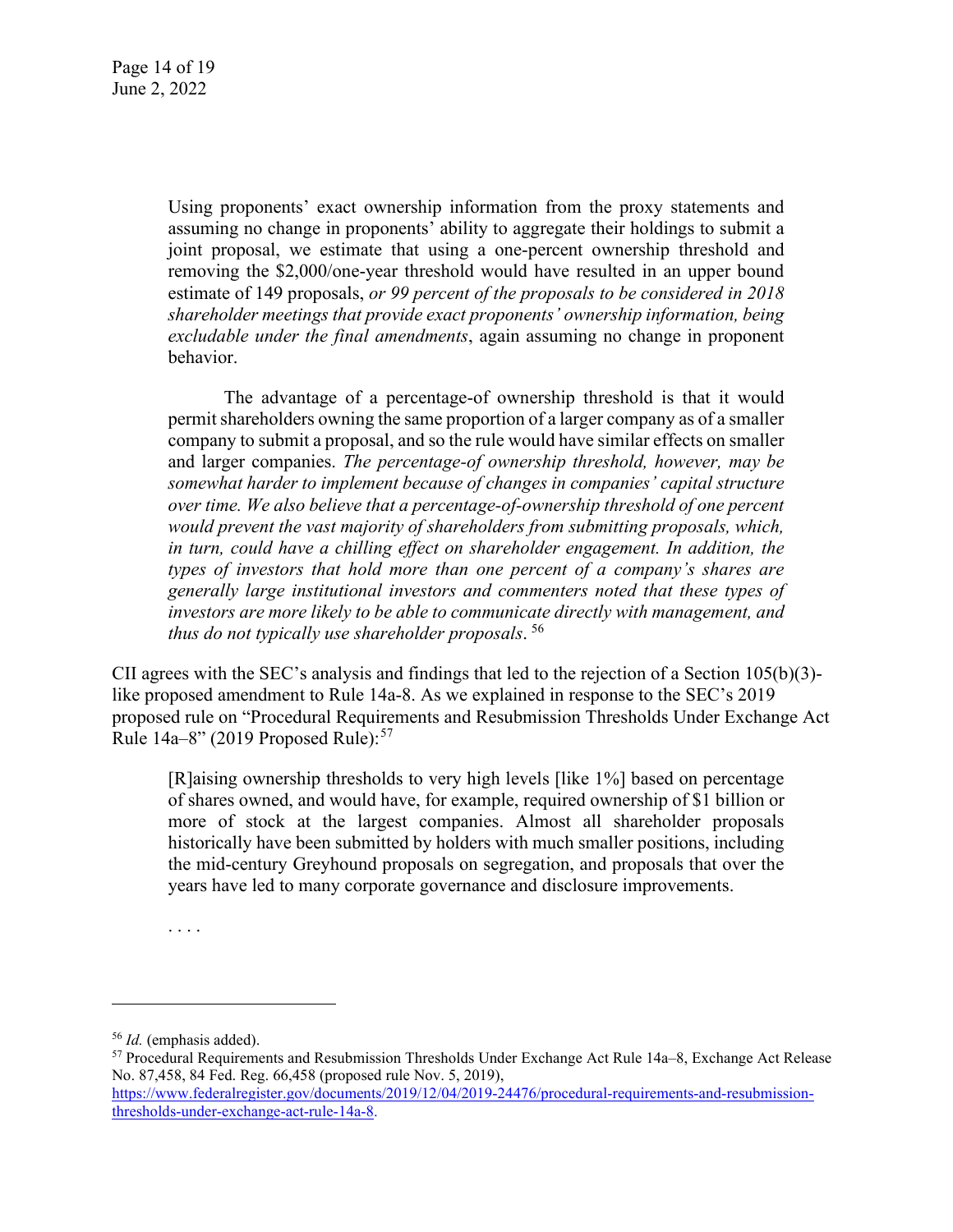. . . [W]e note that for many of the 70-plus years that this Rule [14a-8] was on the books, there was no ownership requirement. A requirement that proponents own \$1,000 of stock for one year was adopted in 1983 in response to a concern that individuals could submit a proposal after owning only one share for one day. The dollar amount was raised to \$2,000 in 1998, but otherwise the Rule has operated on a basic and salutary principle that access to the proxy should be available to shareholders on a broad basis. . . . Raising the eligibility requirements to the levels [like 1%] . . . would unnecessarily limit availability of the shareholder proposal mechanism to smaller investors with diversified portfolios.<sup>[58](#page-14-0)</sup>

In connection with the 2020 Amendments, the SEC also considered and rejected a commentator's suggestion, similar to what has been proposed for Section  $105(b)(1)$ ,<sup>[59](#page-14-1)</sup> to make Rule 14a-8 optional.<sup>[60](#page-14-2)</sup> The SEC referenced several commentator reactions to the adoption of such an approach, including:

- '''most publicly traded companies would opt for the stable expectations of sticking with the SEC  $\dots$  rule"<sup>\*\*\*[61](#page-14-3)</sup>
- "a shareholder-proposal process governed by state law would increase administrative and legal costs for shareholders and companies, as well as state governments<sup>"[62](#page-14-4)</sup>
- "the staff's no action process 'is superior to litigation of differences over inclusion of shareholder proposals"<sup>53</sup>

For those and other reasons, CII believes most companies and most shareholders would oppose a provision like Section 105(b)(1). As we again explained in response to the 2019 Proposed Rule:

Experience suggests that most participants view the Division of Corporation Finance as a fair arbiter, even if one may disagree with the result in a given case. The [SEC has considered] . . . several alternative structures . . . . There was nearly universal opposition to such alternatives, and we do not believe that the situation has changed to the extent that such a radical change is warranted. We believe the

<span id="page-14-0"></span><sup>58</sup> Letter from Kenneth A. Bertsch, Executive Director, Council of Institutional Investors et al. to Vanessa A. Countryman, Secretary, Securities and Exchange Commission 8 n.18, 11 (Jan. 30, 2020), [https://www.cii.org/Files/issues\\_and\\_advocacy/correspondence/2020/20201030%2014a-](https://www.cii.org/Files/issues_and_advocacy/correspondence/2020/20201030%2014a-8%20comment%20letter%20FINAL.pdf)[8%20comment%20letter%20FINAL.pdf.](https://www.cii.org/Files/issues_and_advocacy/correspondence/2020/20201030%2014a-8%20comment%20letter%20FINAL.pdf)

<span id="page-14-1"></span><sup>59</sup> *See* Jumpstart our Business Startups Act of 2022, S. \_\_\_, 117th Cong. § 105(b)(1).

<span id="page-14-2"></span><sup>60</sup> *See* 85 Fed. Reg. at 70,262 ("commenter suggested that companies should have the option to elect a system governed by state law").

<span id="page-14-3"></span> $61$  *Id.* 

<span id="page-14-5"></span><span id="page-14-4"></span><sup>62</sup> *Id.*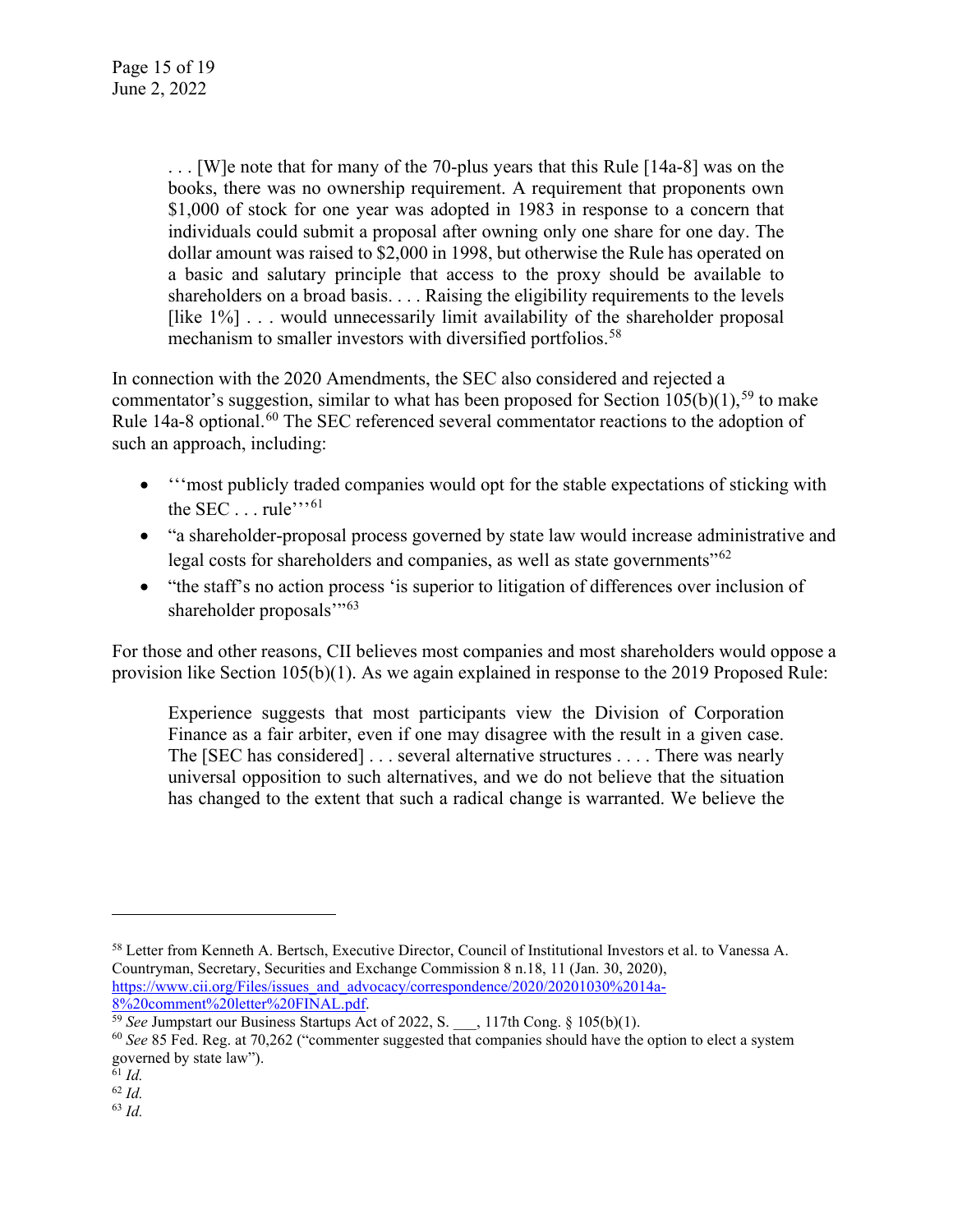Page 16 of 19 June 2, 2022

> SEC's Rule 14a-8 no-action process generally is superior to litigation of differences over inclusion of shareholder proposals.<sup>[64](#page-15-0)</sup>

CII also generally opposes the provisions of Section 105(b)(2) that appears intended to eliminate the potential for shareholder proposals to raise significant social policy issues. [65](#page-15-1) 

As background, we note that Rule  $14a-8(i)(7)$ , the so-called ordinary business exception, is one of 13 substantive exceptions that companies routinely use for omitting shareholder proposals from their proxy statements.<sup>[66](#page-15-2)</sup> More specifically, the ordinary business exception permits a company to omit a proposal that "deals with a matter relating to the company's ordinary business operations."[67](#page-15-3) The purpose of the exception is "to confine the resolution of ordinary business problems to management and the board of directors, since it is impracticable for shareholders to decide how to solve such problems at an annual shareholders meeting."<sup>[68](#page-15-4)</sup>

Since 1976 the SEC has determined that whether a shareholder proposal relates to "ordinary business" is subject to an exception for certain proposals that raise "significant social policy issues."<sup>[69](#page-15-5)</sup> We generally agree with the recent statement of the Director of the SEC Division of Corporate Finance Renee Jones that "[t]his exception is essential for preserving shareholders' right to bring important issues before other shareholders by means of the company's proxy statement, while also recognizing the board's authority over most day-to-day business matters."<sup>[70](#page-15-6)</sup>

As we explained in explained in response to the 2019 Proposed Rule:

Lobbyists for corporate executives have suggested there is a particular problem with shareholder proposals that raise issues related to environmental and social impacts on company performance, and that this problem justifies limiting shareholder proposal rights in general (including corporate governance proposals).

<span id="page-15-0"></span><sup>64</sup> Letter from Kenneth A. Bertsch, Executive Director, Council of Institutional Investors et al. to Vanessa A. Countryman, Secretary, Securities and Exchange Commission at 38-39.

<sup>65</sup> *See* Jumpstart our Business Startups Act of 2022, S. \_\_\_, 117th Cong. § 105(b)(2).

<span id="page-15-2"></span><span id="page-15-1"></span><sup>66</sup> *See* Shareholder Proposals, 17 C.F.R. § 240.14a-8(i) ("If I have complied with the procedural requirements, on what other bases may a company rely to exclude my proposal?").

<span id="page-15-3"></span><sup>67</sup> 17 C.F.R. § 240.14a-8(i)(7) ("*Management functions:* If the proposal deals with a matter relating to the company's ordinary business operations").

<span id="page-15-4"></span><sup>68</sup> Amendments to Rules on Shareholder Proposals, Exchange Act Release No. 40,018, Investment Company Act No. 23,200, 63 Fed. Reg. 29,106, 20,108 (May 25, 1998),

[https://www.federalregister.gov/documents/1998/05/28/98-14121/amendments-to-rules-on-shareholder-proposals.](https://www.federalregister.gov/documents/1998/05/28/98-14121/amendments-to-rules-on-shareholder-proposals) <sup>69</sup> *See* Adoption of Amendments Relating to Proposals by Security Holders, Exchange Act Release No. 12,999,

<span id="page-15-5"></span>Public Utility Holding Act Release No. 19,771, Investment Company Act Release No. 9,539, 41 Fed. Reg. 52,994, 52,998 (Dec. 3, 1976), [https://archives.federalregister.gov/issue\\_slice/1976/12/3/52980-53001.pdf#page=15](https://archives.federalregister.gov/issue_slice/1976/12/3/52980-53001.pdf#page=15) ("Thus, where proposals involve business matters that are mundane in nature and do not involve any substantial policy or other considerations, the subparagraph may be relied upon to omit them.").

<span id="page-15-6"></span><sup>70</sup> Renee Jones, Director, Division of Corporation Finance, Speech at the CII Spring 2022 Conference: The Shareholder Proposal Rule: A Cornerstone of Corporate Democracy (Mar. 8, 2022), [https://www.sec.gov/news/speech/jones-cii-2022-03-08.](https://www.sec.gov/news/speech/jones-cii-2022-03-08)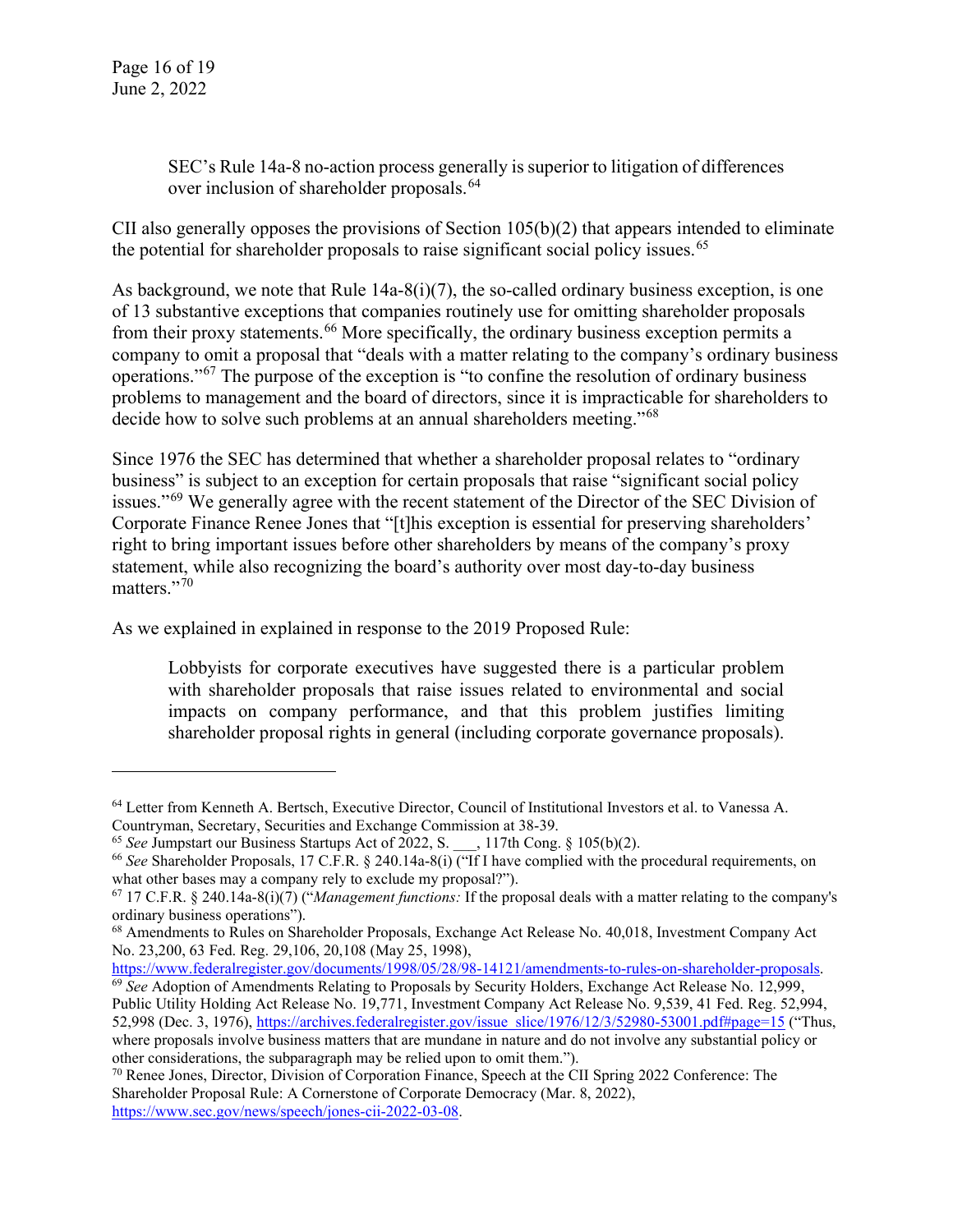For example, the Business Roundtable – which advocates mainly for large company CEOs and arguably was the key lobbying group spurring the current efforts (now joined by the majority of the SEC) to reduce shareholder proposal rights – says the shareholder proposal process needs "modernization" because the thresholds for resubmission of proposals are too low and because "excluding proposals relating to general social issues is difficult for companies." It is true that all social policy proposals could be excluded before 1970, based on SEC precedents that permitted Greyhound Corp. to exclude shareholder proposals in the late 1940s and early 1950s urging the company to desegregate buses. Those proposals to desegregate buses may have been viewed at the time as "idiosyncratic," with "no rational relationship to the creation of long-term shareholder value" and in "conflict with what a typical investor views as material to making an investment or voting decision," to use the Business Roundtable's words on recent social policy matters implicated in shareholder proposals. However, in our view, those proposals were prescient, dealt with a socially important issue with long-term implications both for society and for shareholder value, and were material to how Greyhound operated.

If anything, . . . data suggest that companies are increasingly engaging in dialogue with proponents and are recognizing the value of folding ESG considerations into their daily operations. Some have referred to a shift in corporate attitudes as a "new paradigm.". . .

For these reasons, the Council views [amendments of Rule 14a-8 to reduce the number of shareholder proposals] . . . as bad policy that cannot be defended on the ostensible ground of cost savings.<sup>[71](#page-16-0)</sup>

Finally, we note that since the adoption of the "significant social policy issue" exception in 1976, the SEC has undertaken multiple rulemaking proceedings to consider the wisdom of this standard and other elements of Rule 14a-8. On each occasion, after hearing criticisms from both sides, the Commission voted to retain and re-affirm the exception as striking the appropriate balance in this area. We see no reason to now reject a standard that has stood the test of time for nearly half a century.

#### Section 307

The provisions in Section 307 of the JOBS Act 4.0 would "[p]reempt state securities law registration for secondary transactions for Regulation A Tier 2 securities."[72](#page-16-1) The stated intent of

<span id="page-16-0"></span><sup>71</sup> Letter from Kenneth A. Bertsch, Executive Director, Council of Institutional Investors et al. to Vanessa A. Countryman, Secretary, Securities and Exchange Commission at 8-10.

<span id="page-16-1"></span><sup>72</sup> The JOBS Act 4.0, Section by Section; *see* Jumpstart our Business Startups Act of 2022, S. \_\_\_, 117th Cong. § 307 ("Exemption From State Regulation of Securities").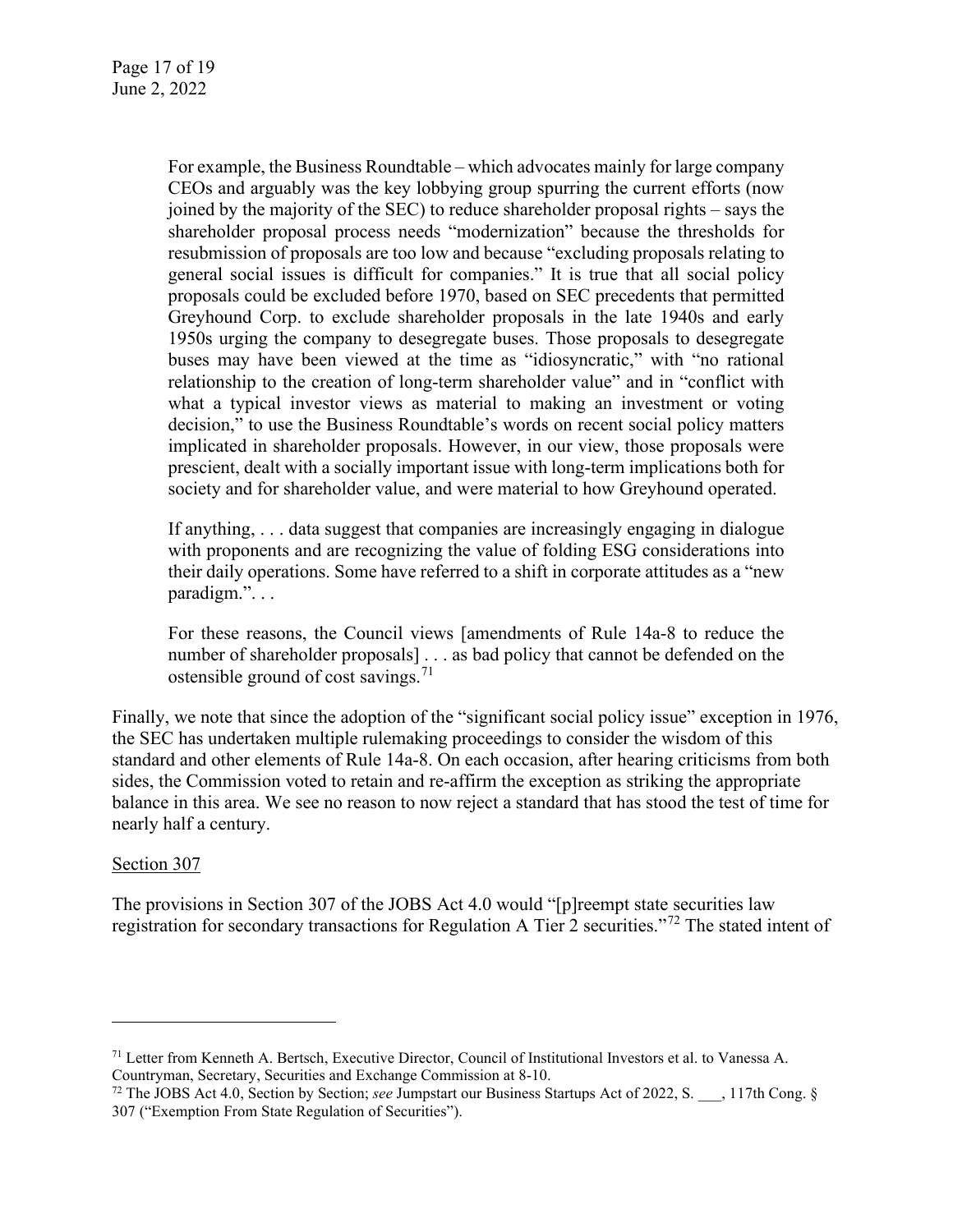Page 18 of 19 June 2, 2022

the provisions is to "help companies raise money through Reg. A+ by improving the secondary market for Reg  $A+$  securities."<sup>[73](#page-17-0)</sup>

CII generally opposes the provisions of Section 307 as currently drafted. As we explained in our October 2019 letter in response to the SEC's "Concept Release on Harmonization of Securities Offering Exemptions":<sup>[74](#page-17-1)</sup>

[S]tate securities regulators have significant concerns with the Regulation A+ exemption. In recent Congressional testimony, the past President of The North America Securities Administrators explained:

NASAA has repeatedly expressed significant concern regarding the viability and necessity of a marketplace for quasi-private securities offerings, especially on the scale envisioned by Regulation A+. Such a marketplace is difficult to police and has the potential to become a magnet for fraud. Moreover, by furnishing means for nonaccredited investors to invest in early-stage companies that would otherwise be considered too risky for offer to the public, Reg. A+ not only entails objectively increased investment risk but puts retail investors into a position of essentially competing with sophisticated investors for access to investment opportunities in attractive pre-IPO companies. Not surprisingly, retail investors are at a steep structural disadvantage and oftentimes end up with the short end of the stick – that is, they assume significant risk without gaining access to most attractive deals, or to more favorable terms and prices available to venture funds and other "accredited investors" under Regulation D.

At a minimum, CII believes the Commission should not take any action to broaden or expand the Regulation  $A<sup>+</sup>$  exemption without compelling evidence that such a change would benefit long-term investors and the capital markets. We generally agree with the comments of Davis Polk that the "current thresholds are high and large offerings should benefit from full SEC protection." Moreover, we would not object to a request by the Commission to the U.S. Congress to eliminate the Regulation  $A+$  exemption.<sup>[75](#page-17-2)</sup>

[https://www.cii.org/files/issues\\_and\\_advocacy/correspondence/2019/October%203%202019%20Comment%20Lett](https://www.cii.org/files/issues_and_advocacy/correspondence/2019/October%203%202019%20Comment%20Letter.pdf) [er.pdf](https://www.cii.org/files/issues_and_advocacy/correspondence/2019/October%203%202019%20Comment%20Letter.pdf) (footnotes omitted).

<span id="page-17-0"></span><sup>73</sup> Jobs Act 4.0, Section by Section.

<span id="page-17-1"></span><sup>&</sup>lt;sup>74</sup> Concept Release on Harmonization of Securities Offering Exemptions, Securities Act Release No. 10,649, Exchange Act Release No. 86,129, Investment Adviser Act Release No. 5,256, Investment Company Act Release No. 33,512, 84 Fed. Reg. 30,460 (June 26, 2019), [https://www.govinfo.gov/content/pkg/FR-2019-06-26/pdf/2019-](https://www.govinfo.gov/content/pkg/FR-2019-06-26/pdf/2019-13255.pdf) [13255.pdf.](https://www.govinfo.gov/content/pkg/FR-2019-06-26/pdf/2019-13255.pdf)<br><sup>75</sup> Jeffrey P. Mahoney, General Counsel, Council of Institutional investors to Secretary, Securities and Exchange

<span id="page-17-2"></span>Commission 8 (Oct. 3, 2019),